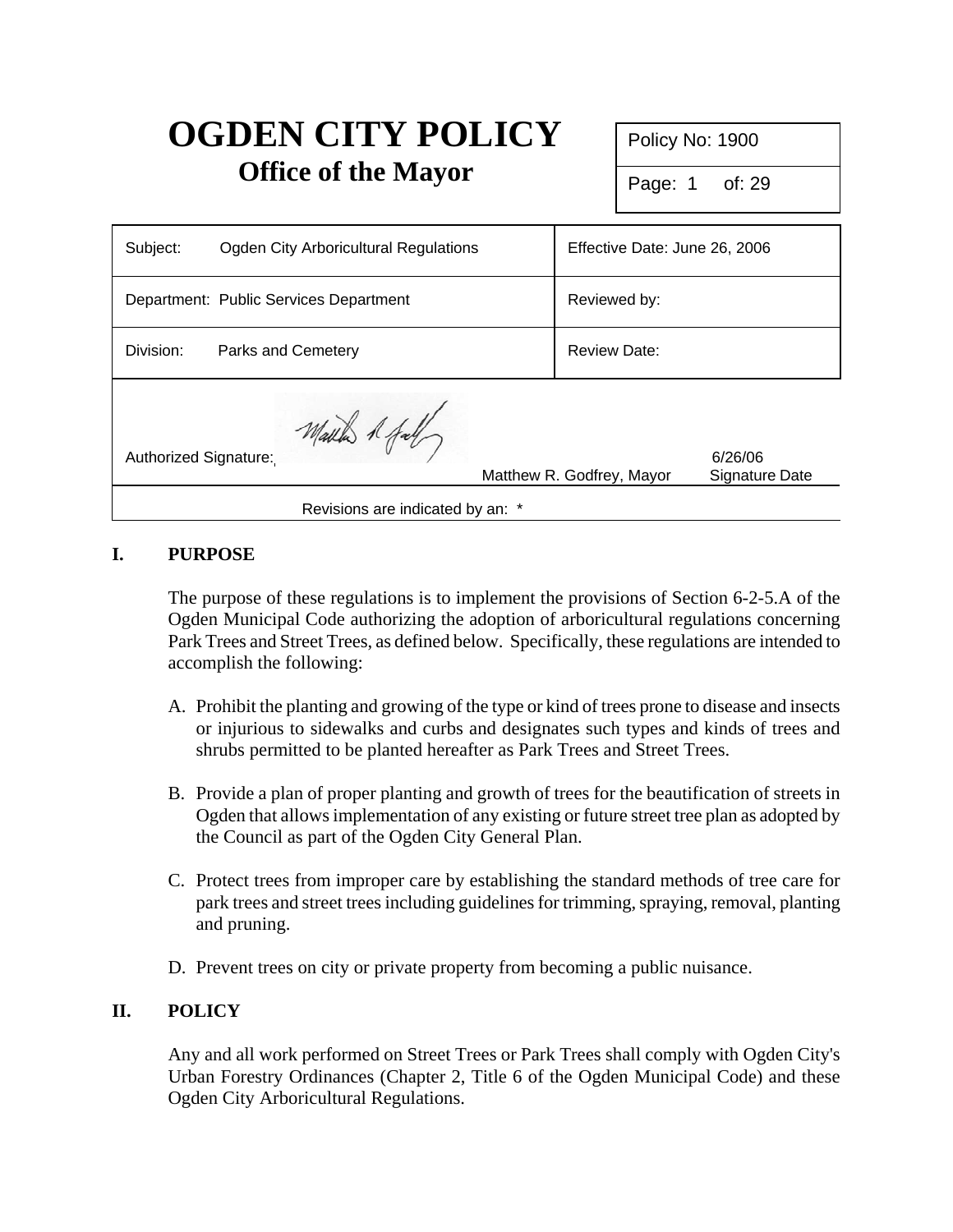- A. These Arboricultural Regulations may be modified, amended, or extended in accordance with Section 6-2-5 of the Ogden Municipal Code, at any time that experience, new research, technology or laws indicate improved methods or circumstances make it advisable.
- B. The Urban Forester, in conjunction with the Ogden City Urban Forestry Advisory Committee, should review these Arboricultural Regulations once every two (2) years in order to update the methods, procedures, species, cultivars and varieties included in this document. Upon review, circumstances indicating a need for change should determine addition of methods, procedures, species, cultivars and varieties of proven dependability and value, or removal of obsolete, improper and unsatisfactory information.
- C. In the event that the Ogden City Urban Forest Management Plan dictates that individual street blocks are assigned one or more particular species or varieties of trees, only those trees shall be planted subject to revision of said plan.
- D. Public Nuisance The owner or occupant will correct trees located on private property declared a public nuisance, under the criteria defined in Section 6-2-10, Ogden Municipal Code.
- E. General All work herein described shall be conducted in such a manner as to cause the least possible interference with or annoyance to others.
	- 1. Inadequately or improperly trained personnel shall not be utilized for work on or with City Trees beyond their known capacity or ability to perform properly or safely.
	- 2. Pedestrian and vehicular traffic shall be allowed to pass through the work areas only under conditions of safety and with as little inconvenience and delay as possible.
	- 3. Adequate barricades and warning devices shall be placed and flagmen shall be stationed as necessary for the safety of persons and vehicles in accordance with the Manual on Uniform Traffic Control Devices.
	- 4. It shall be unlawful for any person to engage in the private business of planting, cutting, trimming, pruning, removing, spraying or otherwise treating city trees, shrubs or plants within the City without first procuring a business license and a tree permit from the City.
- F. Cabling and Bracing Cabling and bracing will only be done when no other Arboricultural practice is a viable solution to the individual tree's situation. In the case where cabling is an effective method of treatment, it will only be done on trees of high community value. If the Urban Forester recommends cabling, the cabling/bracing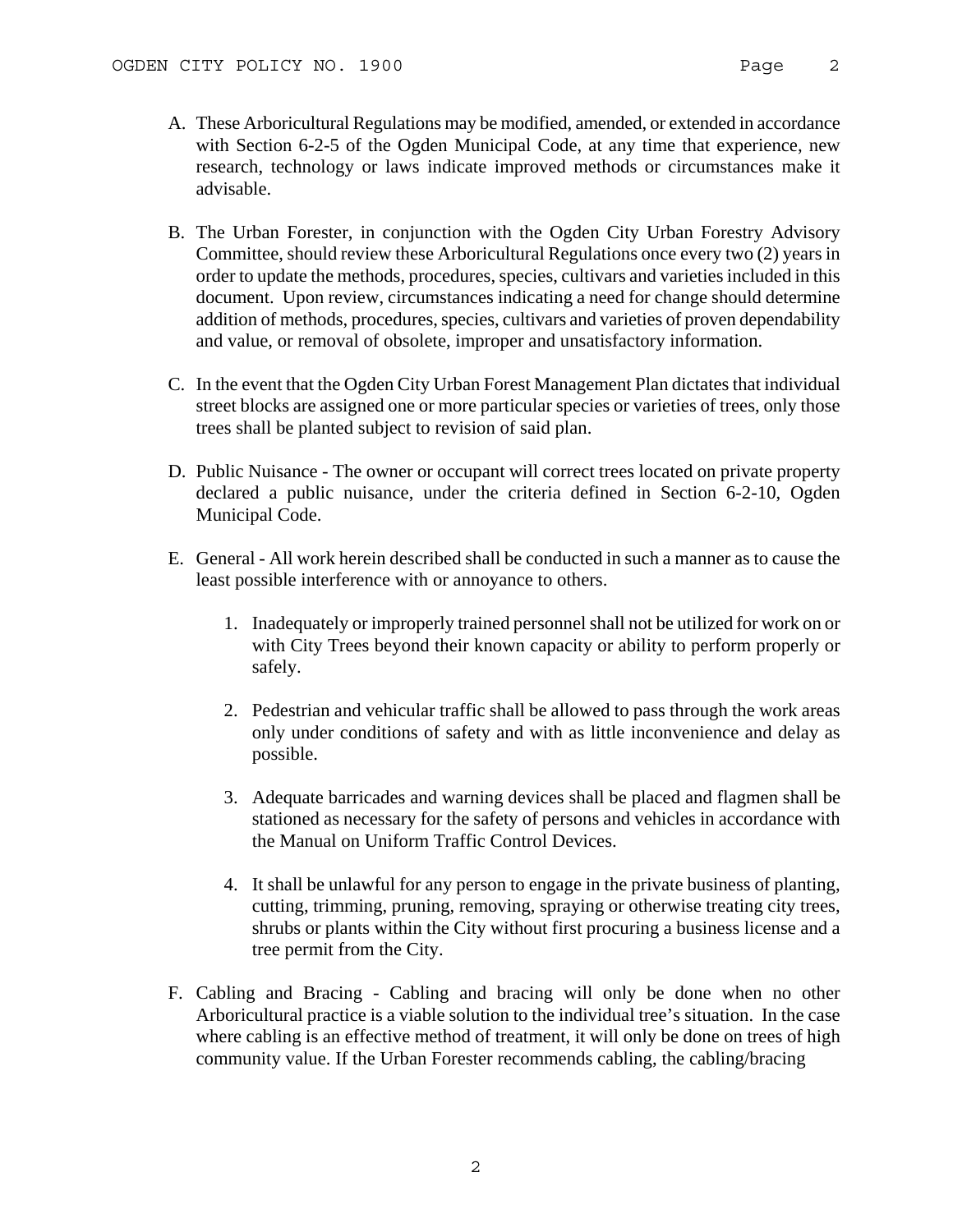operation will only be conducted by Ogden City forestry personnel or qualified certified arborist.

## **III. DEFINITIONS**

The following definitions shall apply to these Arboricultural Regulations:

- MAINTENANCE: Those practices and procedures for the normal care of trees and shrubs as set forth in the arboricultural regulations of the City.
- OGDEN URBAN FORESTRY ADVISORY COMMITTEE: The Ogden Urban Forestry Advisory Committee as established in Title 3, Chapter 23 of the Ogden Municipal Code.
- PARK TREES: Trees, shrubs, bushes and any other woody vegetation located on City parks or other property belonging to the City, other than streets.
- PARKING OR PARKING STRIP: That part of the public street right of way set aside as a planting strip or open space and located between the sidewalk and curb or edge of the roadway, or where no sidewalk exists, located within the ten feet (10') adjacent to the edge of the roadway.
- PARKS DIVISION: The Division responsible for City parks, which is currently the Parks and Cemetery Division of the Public Services Department.
- PERSON: Individuals, firms, corporations, partnerships and every type of association.
- STREET: Includes any street, avenue, highway, alley or other public thoroughfare, including the entire width from property line to property line.
- STREET TREES: Trees, shrubs, bushes and any other woody vegetation located in any parking or parking strip.
- URBAN FORESTER: The official designated by the Community Services Director to enforce the provisions of Chapter 2. Title 6 of the Ogden Municipal Code and these Arboricultural Regulations.

## **IV. TREE AND SHRUB SPECIFICATIONS**

Unless otherwise specified or approved by the Urban Forester, all tree species, cultivars and varieties will conform to American Association of Nurserymen Standards in size and quality.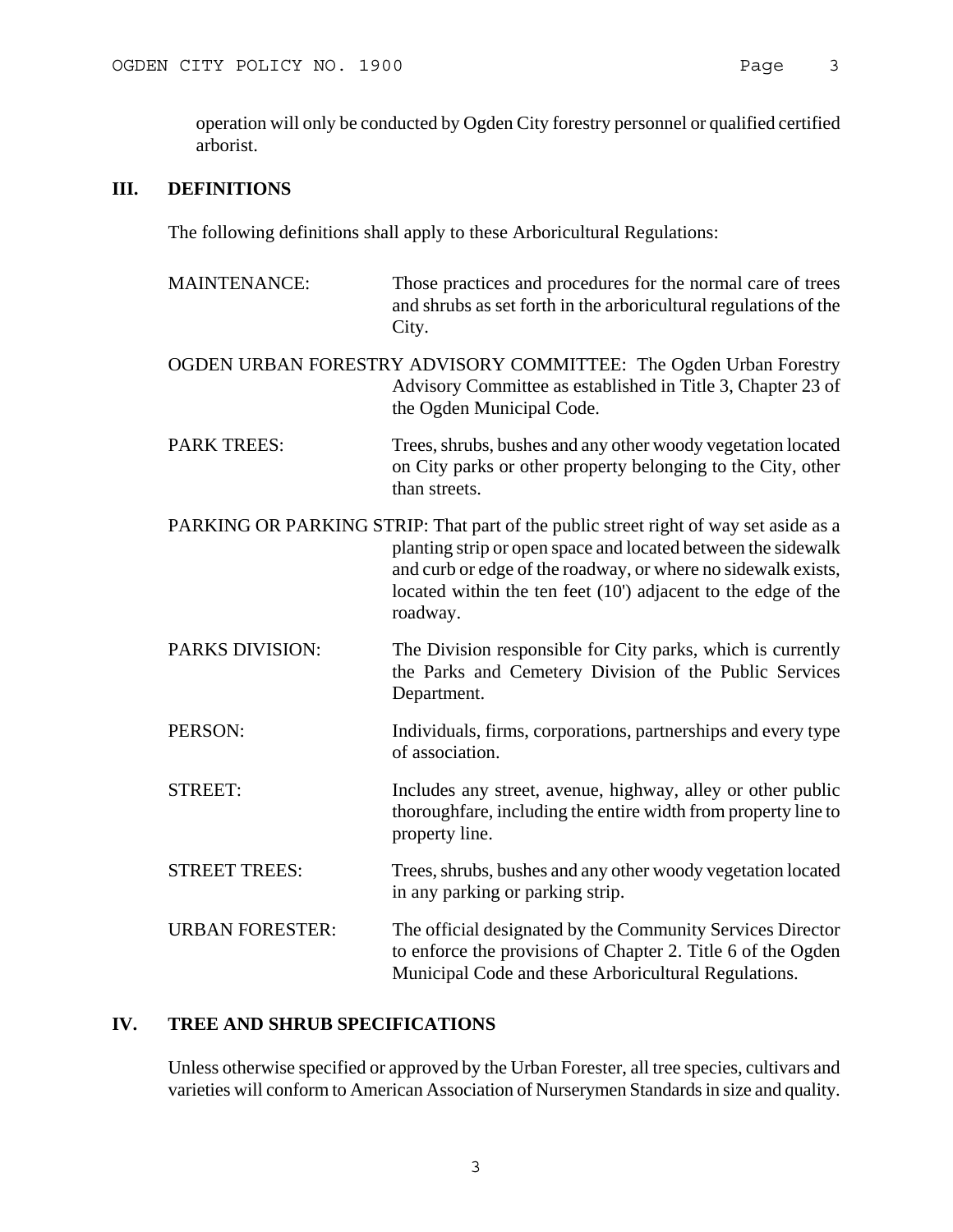A. Size - Tree diameter (caliper) shall be measured as it stands in a natural position, six (6) inches above the appropriate soil line for that species. Stock used on city property shall meet the minimum and maximum sizes specified. Larger sizes may be required to ensure survival, provide a designed landscape effect or produce a desired aesthetic quality in accordance with certain city ordinances, regulations, or planning pertaining to property development and/or zoning. However, large trees and plants that have been cut back in order to achieve specified sizes will not be accepted.

The following are the approved minimum sizes of tree stock to be planted on city property.

| Shade Tree (Residential)     | $1\frac{1}{2}$ " - 2 $\frac{1}{2}$ " |
|------------------------------|--------------------------------------|
| Shade Tree (Commercial)      | $2" - 2\frac{1}{2}"$                 |
| <b>Ornamental Trees</b>      | 15-20 gallon containers              |
| Evergreen Trees (Commercial) | $5'$ -6' in height                   |
| <b>Shrubs</b>                | 5-gallon container                   |

#### B. Quality

- 1. All trees and shrubs shall be of standard quality as set forth by the American Association of Nurserymen Standards and shall be true to their names, types and typical of their species, cultivars or varieties. All publications are available at the Ogden City Public Ways and Parks office located at 1875 Monroe Boulevard upon request.
- 2. All trees and shrubs shall have normal, well-developed branches that exhibit vigorous shoot and bud development. They shall be sound, healthy, vigorous plants free from defects, disfigurements, knots, cankers, mechanical or biological abrasions of the bark, sunscald, disease, insects, and all other forms of infections or objectionable disfigurements. Roots shall be established but not root bound, they shall be normal, healthy, vigorous systems free from extensive damage, drying or abnormalities. All plants will be nursery-grown stock unless otherwise specified or approved by the Urban Forester and shall have been lifted the fall or winter prior to the planting season.
- 3. All balled and burlapped plants shall have a solid ball of earth of adequate specified size held in place securely. Ball will be confined securely with wrapped burlap and tightly bound with twine or rope. The burlap ball shall be encompassed by a firm wire basket designed for the size and shape of the ball. Broken, loose, damaged or manufactured balls will be rejected.
- 4. Containerized plants should not be root-bound in their containers. Roots that circle the container can become strangulated roots and hinder future growth of the plant. Extensive roots that have grown out through the drain ports of the container may be dried or damaged and become a source for infection and additional stress for the plant. Any or all abnormalities listed above shall be reason for rejection.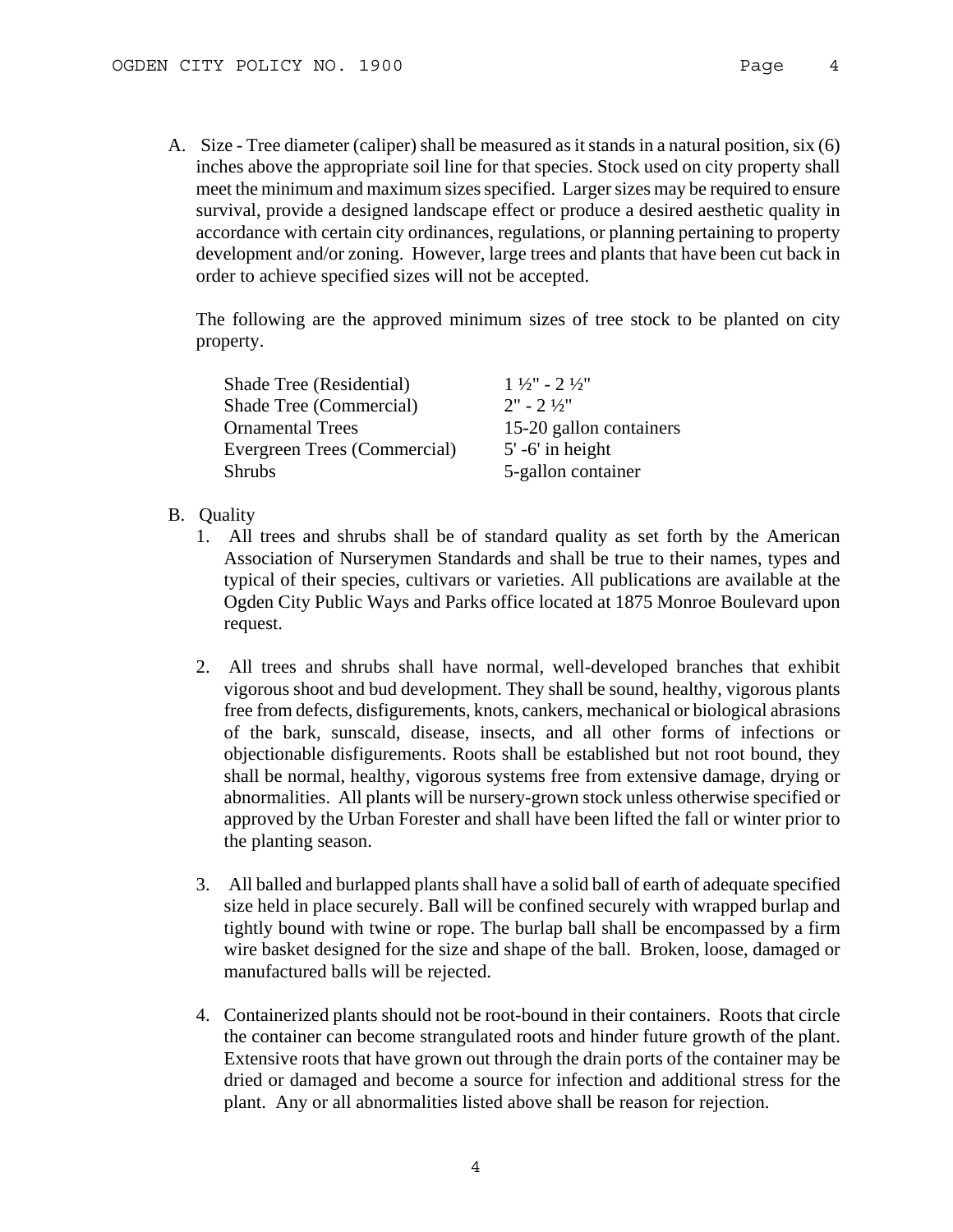5. Bare-root plants shall have abundant root growth, fibrous and numerous small roots with good color and moisture. Kinked, circling roots or mechanical/biological abrasions of the roots shall be reason for rejection.

## **V. PROHIBITED AND PERMITTED TREE SPECIES**

- A. Non Acceptable Planting Stock Species The following species are considered to be inappropriate and unsuitable for planting on parking strips and street tree sites.
	- ♦ All varieties of standard fruit bearing trees (including Apple, Pear, Plum, Peach and Cherry). This does not include ornamental tree varieties.
	- ♦ All varieties of conifers (including Spruce, Fir, Pine, Juniper, Arborvitae and Yew)
	- ♦ All species of Poplars (including Fremont, Lombardy, Bolleanna, Silver Leaf, Aspen, Carolina Balm-of-Gilead and any other variety of Cottonwood)
	- ♦ All varieties of Willows (Salix species)
	- ♦ Russian Olive Eleagnus angustifolia
	- ♦ Black Locust Robina nigra
	- ♦ Box Elder Acer negundo
	- ♦ Umbrella Catalpa Catalpa speciosa
	- ♦ Silver Maple Acer saccharinum
	- ♦ Siberian Elm Ulmus pumila
	- ♦ Tree of Heaven Ailanthus altissima
	- ♦ Moraine Ash Fraxinus 'Moraine'
- B. Acceptable, But Not Recommended Planting Stock Species The following species are acceptable, but due to insect and disease problems or litter mess associated with the tree they are not recommended for use as park/street trees. In addition, some of the trees listed already compose over 10% of the Ogden City urban forest species composition and provide an unnecessary risk to the urban forest. Trees that represent over 10% will remain in this category until their populations are more evenly balanced with other species in the urban forest. Cultivars and species of these trees are annotated in the approved Street Tree list with a (\*) to signify they belong in this category.
	- ♦ All species and varieties of Elms (including America, Chinese, Pioneer and Liberty)
	- ♦ All varieties of nut bearing trees (including Walnut, Pecan, Hickory and Almond)
	- ♦ Most varieties of Ash (Fraxinus species); does not include bore resistant varieties
	- ♦ All varieties of Locust (Robinia and Gleditsia species)
	- ♦ All varieties of Maples (Acer species)
	- ♦ All varieties of Lindens (Tilia species)
	- ♦ Sycamore Platanus occidentalis
	- ♦ Horse Chestnut Aesculus hippocastanum
	- ♦ Ohio Buckeye Aesculus glabra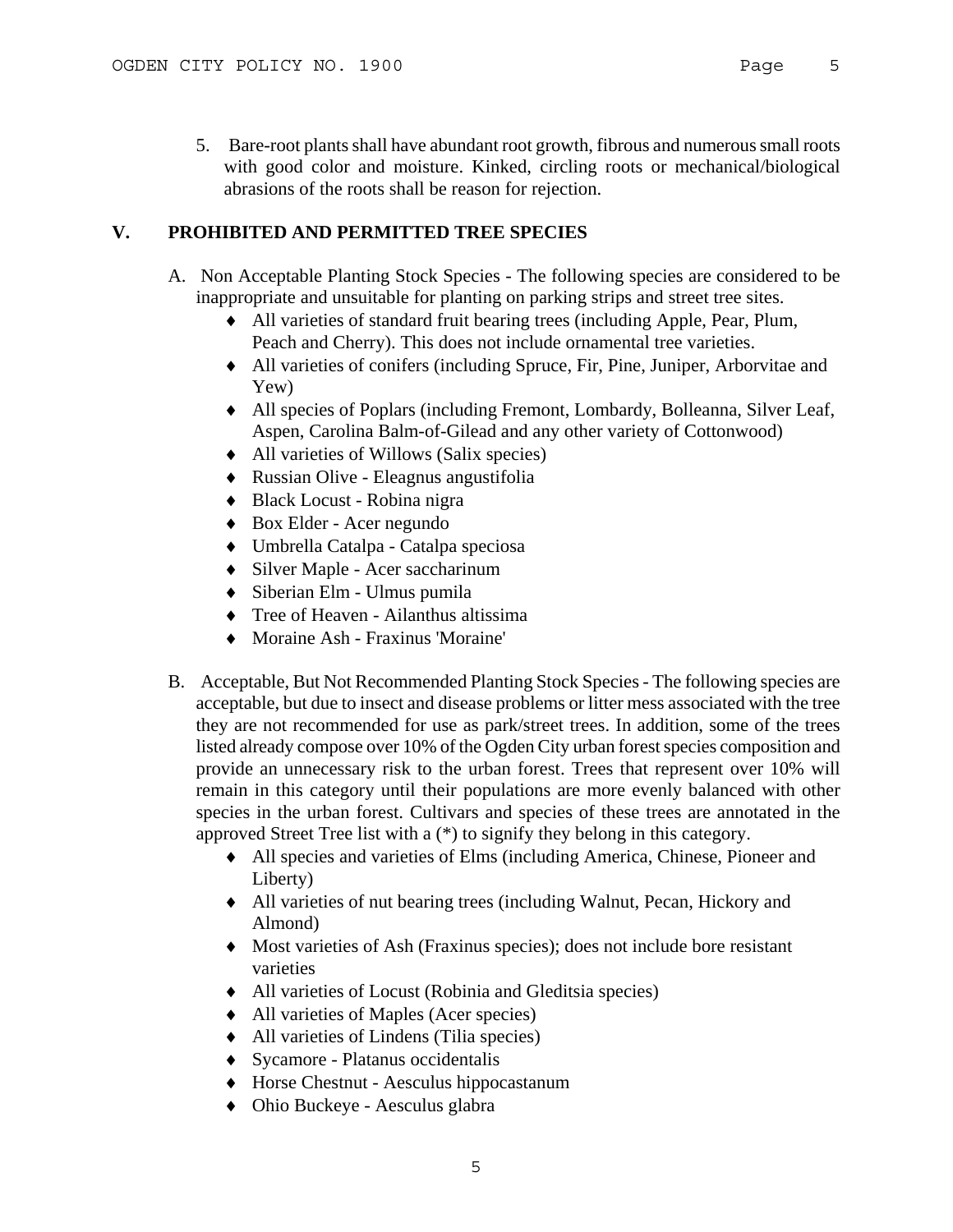- ♦ Western Catalpa Catalpa speciosa
- C. Approved Street Tree Species Only desirable, long-lived tree species of good appearance, beauty, adaptability, and generally free from injury, insect, or disease shall be acceptable for tree plantings. Undesirable trees shall not be recommended for general planting and their use, if any, shall be restricted to special locations where, because of certain characteristics of adaptability or landscape effect, they can be used to an advantage. The asterisk (\*) indicates trees that are approved but not recommended for Street Tree planting. Below are the approved lists of tree species, cultivars, and/or varieties acceptable for plantings:



- 1. Parking/Planting Strip Width 3 Feet or Less (Acceptable Species). All shrubs and trees in these areas are approved on a case-by-case basis as recommended by the Urban Forester depending upon individual site characteristics and circumstances.
- 2. Parking/Planting Strip Width 3 Feet 5 Feet (Acceptable Species). As recommended by the Urban Forester, parking strips of this size will be classified by the appropriate rating of Small Tree Species. These tree species will be the species class used in all small parking strips and also where medium and large parking strips have overhead utilities that inhibit the use of larger tree species. Acceptable Trees in the Small Tree Category are listed below:
	- ♦ \*Amur Maple Acer ginnala
	- ♦ Aristocrat Pear Pyrus calleryana 'Aristocrat'
	- ♦ Autumn Blaze Pear Pyrus calleryana 'Autumn Blaze'
	- ♦ Autumn Brilliance Serviceberry Amelanchier x grandiflora
	- ♦ \*Big Tooth Maple Acer grandidentatum
	- ♦ Crabapples: \*American Beauty Crabapple - *Malus 'American Beauty'* \*Bechtel Crabapple - *Malus 'ioensis'*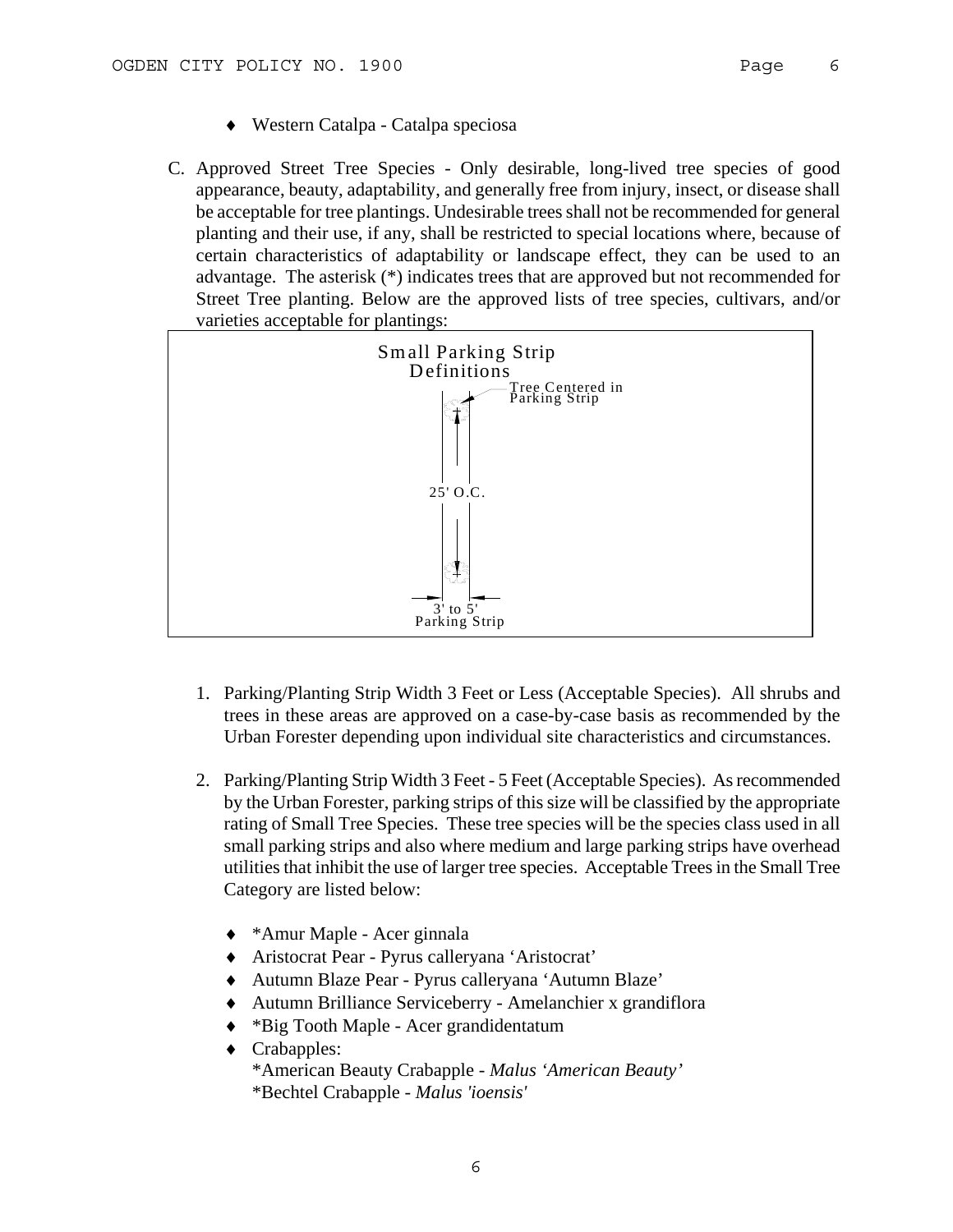Brandy Wine Crabapple - *Malus 'Brandy Wine'*  \*Candied Apple Crabapple - *Malus 'Candied Apple' \**Centurion Crabapple *- Malus 'Centurion'* ♦ \*Dolgo Crabapple - Malus x 'Dolgo' \*Dorothea Crabapple - *Malus x 'Dorothea'*  Eley Crabapple - Malus *purpurea 'Eley'* \*Hopa Crabapple - Malus *x 'Hopa'*  Japanese Flowering Crabapple - Malus *floribunda* \*Klehm's Improved Bechtel Crab - *Malus ioensus'Klehm's Improved Bechtel'* \*Radiant Crabapple - Malus *x Radiant* \*Redbud Crabapple - Malus *x Zumi 'Calocarpa'*  Sargent Crabapple - *Malus 'Sargent Crabapple'*  Snow Cloud Crabapple - *Malus 'Snow Cloud'*  \*Snowdrift Crabapple - Malus *x 'Snowdrift'*  Spring Snow Crabapple - Malus *'Spring Snow'* \*White Cascade Crabapple - *Malus 'White Cascade'*  ♦ \*Capital Pear - Pyrus calleryana 'Capital'

- ♦ \*Chanticleer Pear Pyrus calleryana 'Chanticleer'
- ♦ Chinese Dogwood Cornus kousa 'Chineusis
- ♦ Chokecherry Prunus virginiana
- ♦ Columnar Sargent Cherry Prunus sargentii 'Columnaris'
- ♦ \*Crape Myrtle Lagerstroemia indica
- ♦ Cumulus Serviceberry Amelanchier laevis 'Cumulus', tree form
- ♦ Eastern Redbud Cercis canadensis
- ♦ \*English Hawthorn Crataegus laevigata
- ♦ Gambel Oak Quercus gambellii
- ♦ \*Globe Norway Maple Acer platanoides 'Globosum'
- ♦ Golden Rain Tree Koelreuteria paniculata
- ♦ Glossy Privet Ligustrum lucidum
- ♦ \*Imperial Honeylocust Gleditsia triacanthos 'Imperial'
- ♦ Krauter Vesuvius Plum Prunus cerasifera 'Krauter Vecurvius'
- ♦ Kwanzan Japanese Flowering Cherry Prunus serrulata 'Kwanzan'
- ♦ Lavalle Hawthorn Crataegus x lavallei
- ♦ \*Loquat Eriobotrya japonica
- ♦ Majestic Serviceberry Amelanchier laevis 'Majestic', tree form
- ♦ May Day Tree Prunus padus var commutata
- ♦ Mt. Saint Helens Flowering Plum Prunus cerasifera 'Mt. Saint Hellens'
- ♦ Mt. Fuji Flowering Cherry Prunus serrulata 'Shirotae'
- ♦ New Mexico Locust Robinia neomexicana
- ♦ Newport Flowering Plum Prunus cerasifera
- ♦ Pagoda Dogwood Cornus alternifolia
- ♦ \*Paper Bark Maple Acer griseum
- ♦ Princess Diana Serviceberry Amelanchier x grandiflora 'Princess Diana',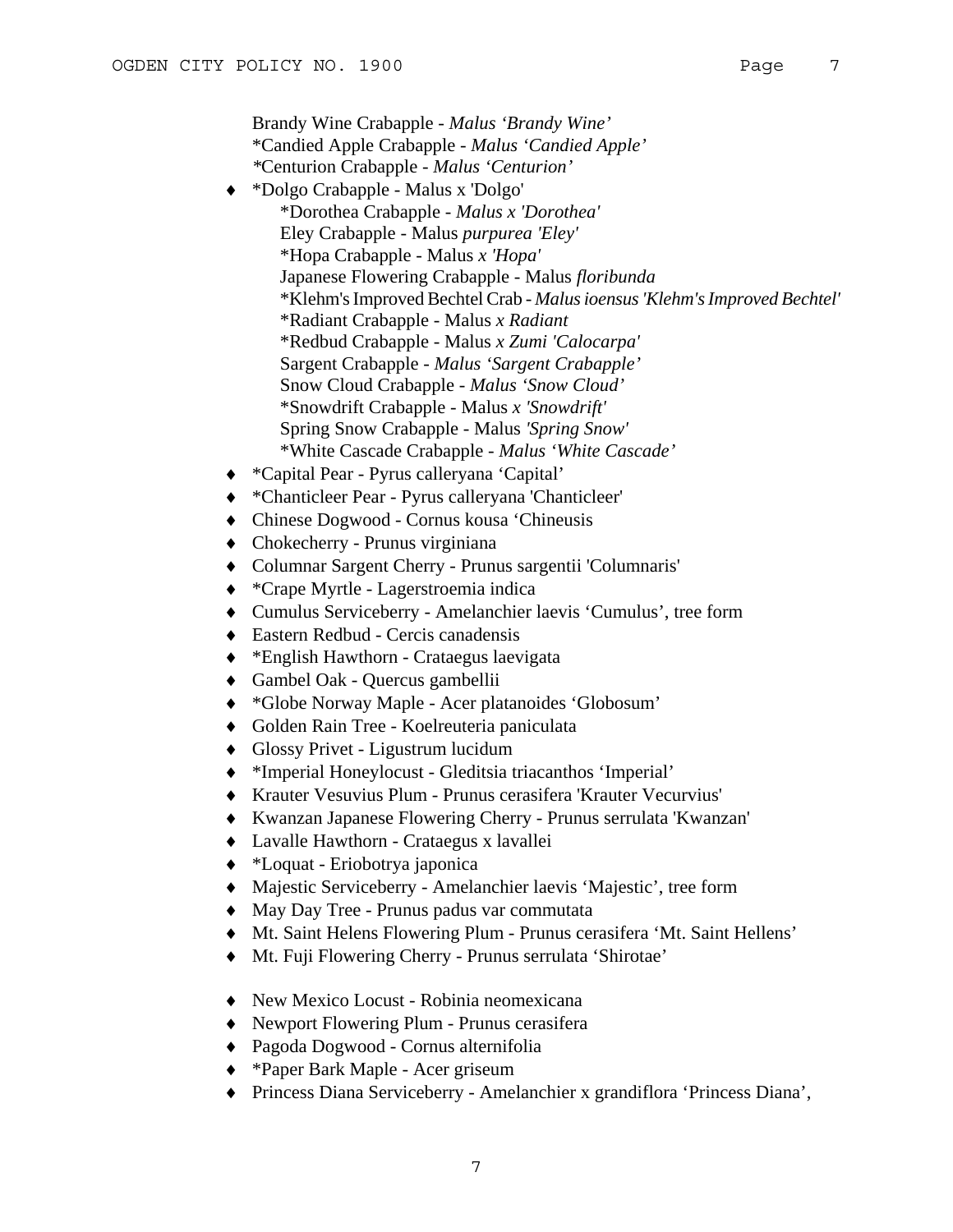tree form

- ♦ Red Leaf Chokecherry Prunus virginiana 'Shubert'
- ♦ Redspire Pear Pyrus calleryana 'Redspire'
- ♦ Robin Hill Serviceberry Amelanchier x grandiflora 'Robin Hill', tree form
- ♦ \*Rocky Mountain Maple Acer glabrum
- ♦ Silk Tree Albizia julibrissin
- ♦ Sargent Cherry Prunus sargentii
- ♦ Star Magnolia Magnolia stellata, tree form
- ♦ \*Thundercloud Flowering Plum Prunus cerasifera 'Thundercloud'
- ♦ Toba Hawthorn Crataegus x mordenensis
- ♦ Tradition Serviceberry Amelanchier x grandiflora 'Trazam', tree form
- ♦ \*Trident Maple Acer buergeranum, tree form
- ♦ Washington Hawthorn Crataegus phaenopyrum
- ♦ \*Western Water Birch Betula occidentalis



- 3. Parking/Planting Strip Width 5 Feet 8 Feet (Acceptable Species). As recommended by the Urban Forester, parking strips of this size will be classified by the appropriate rating of Medium Tree Species. These tree species will not be planted where overhead electrical lines or other overhead utilities are present within the parking strip. These trees may be planted in the larger width areas but not in the smaller areas listed above.
	- ♦ American Yellow Wood *Cladrastis lutea*
	- ♦ \*Armstrong Maple - *Acer rubrum 'Armstrong'*
	- ♦ \*Autumn Flame Maple - *Acer rubrum 'Autumn Flame'*
	- ♦ Bradford Callery Pear *Pyrus calleryana 'Bradford'*
	- ♦ \*Chancellor Linden - *Tilia cordata 'Chancellor'*
	- ♦ Chinese White Birch *Betula platyphlla 'Szechuanica'*
	- ♦ \*Columnar Norway Maple *Acer platanoides 'Columnar'*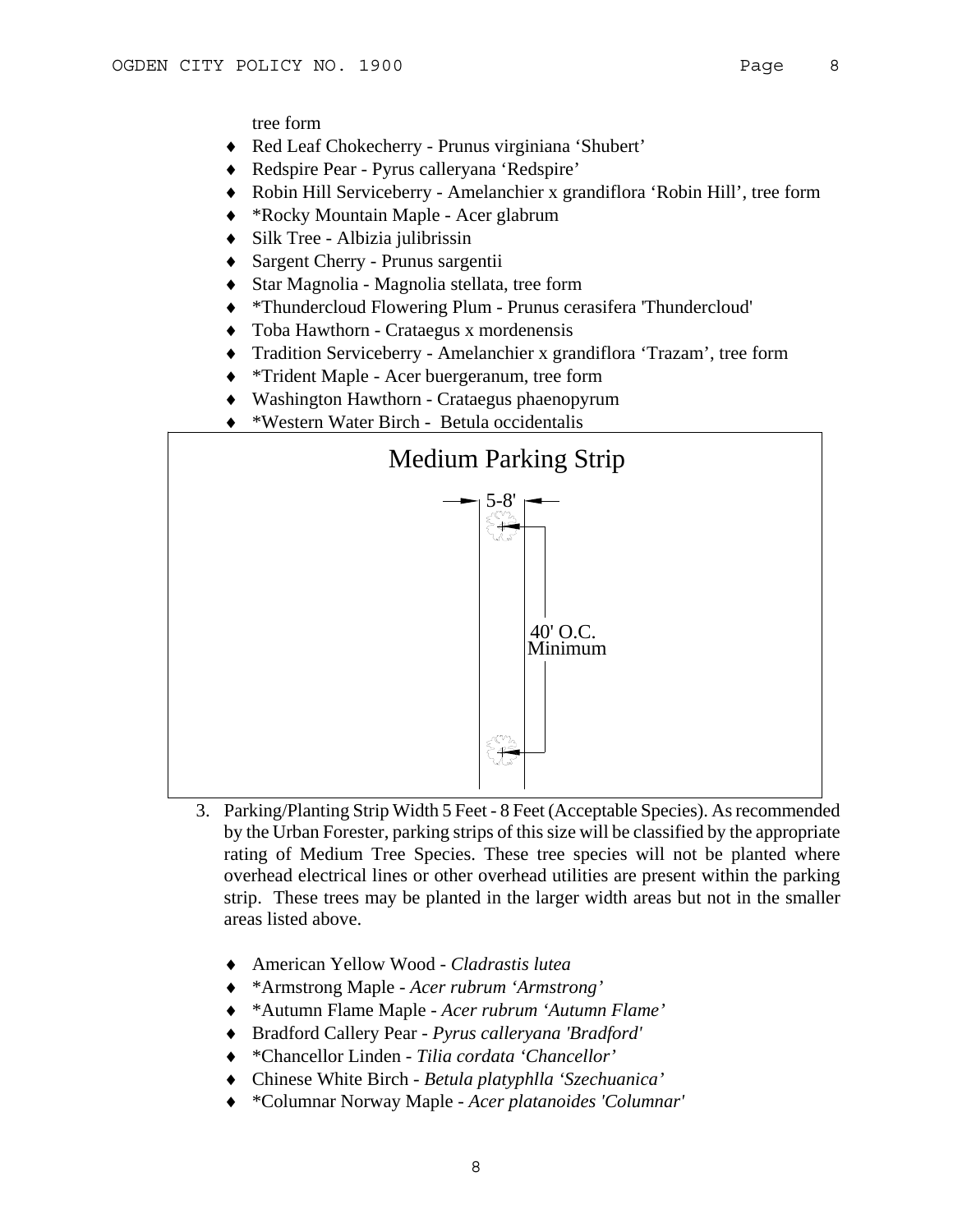- ♦ \*Cleveland Norway Maple *Acer platanoides 'Cleveland'*
- ♦ \*Crimson King Norway Maple *Acer platanoides 'Crimson King'*
- ♦ Deborah Maple *Acer platanoides 'Deborah'*
- ♦ \*Emerald Queen Norway Maple *Acer platanoides 'Emerald Queen'*
- ♦ \*Emerald Lustre Maple *Acer platanoides 'Pond'*
- ♦ \*European Ash - *Fraxinus excelsior*
- ♦ \*European Mountain Ash- *Sorbus aucuparia*
- ♦ \*European White Birch - *Betula pendula*
- ♦ Fairview Locust - *Gleditsia triacanthos inermis 'Fairview'*
- ♦ Fan-San Fruitless *Mulberry Morus alba 'Fan-San'*
- ♦ Fruitless Mulberry - *Morus albm 'Fruitless'*
- ♦ \*Glenleven Linden *Tilia cordata 'Glenleven'*
- ♦ Golden Rain Tree *Koelreuteria paniculata*
- ♦ \*Green Mountain Sugar Maple *Acer saccharum 'Green Mountain'*
- ♦ \*Greenspire Linden *Tilia cordata 'Greenspire'*
- ♦ \*Halka Honeylocust - *Gleditsia tricanthos inermis 'Halka'*
- ♦ \*Hedge Maple *Acer capestre*
- ♦ Idaho Flowering Locust - *Robina idahoensis*
- ♦ \*Imperial Honeylocust *Gleditsia tricanthos inermis 'imperial'*
- ♦ Japanese Tree Lilac - *Syringa amurensis japonisa*
- ♦ \*Japanese Pagoda Tree *Sophora japonica*
- ♦ Japanese White Birch - *Betula platyphylla 'Japanica'*
- ♦ Kingan Fruitless Mulberry *Morus alba 'Kingan'*
- ♦ \*Littleleaf Linden *Tilia cordata*
- ♦ Modesto Ash *Fraxinus velutina x glabra 'Modesto'*
- ♦ \*Olympic Linden *Tilia cordata 'Olympic'*
- ♦ Paper Birch *Betula papyrifera*
- ♦ Patmore Ash *Fraxinus pennsylvanica 'Patmore'*
- ♦ Pin Oak *Quercus palustris*
- ♦ Pyramidal European Hornbean *Carpinus betulus 'Fastigiata'*
- ♦ \*Queen Elizabeth Maple *Acer compestre 'Queen Elizabeth'*
- ♦ \*Red Horse Chestnut - *Aesculus x carnea*
- ♦ Redspire Pear *Pyrus calleryana 'Redspire'*
- ♦ \*Red Sunset Maple *Acer rubrum 'Red Sunset'*
- ♦ Regent Japanese Pagoda Tree *Sophora japonics 'Regent'*
- ♦ Rivers Purple Beech - *Fagus sylvatica 'River Purple Beech*
- ♦ \*Royal Red Maple *Acer platanoides 'Royal Red'*
- ♦ Saratoga Ginkgo Tree *Ginkgo biloba 'Saratoga'*
- ♦ \*Schwedler Norway Maple *Acer platanoides 'Schwedleri'*
- ♦ \*Shademaster Honeylocust *Gleditsia triacanthos inermis 'Shademaster'*
- ♦ Skyline Locust *Gleditsia triacanthos inermis 'Skyline'*
- ♦ \*Summershade Norway Maple *Acer platanoides 'Summershade'*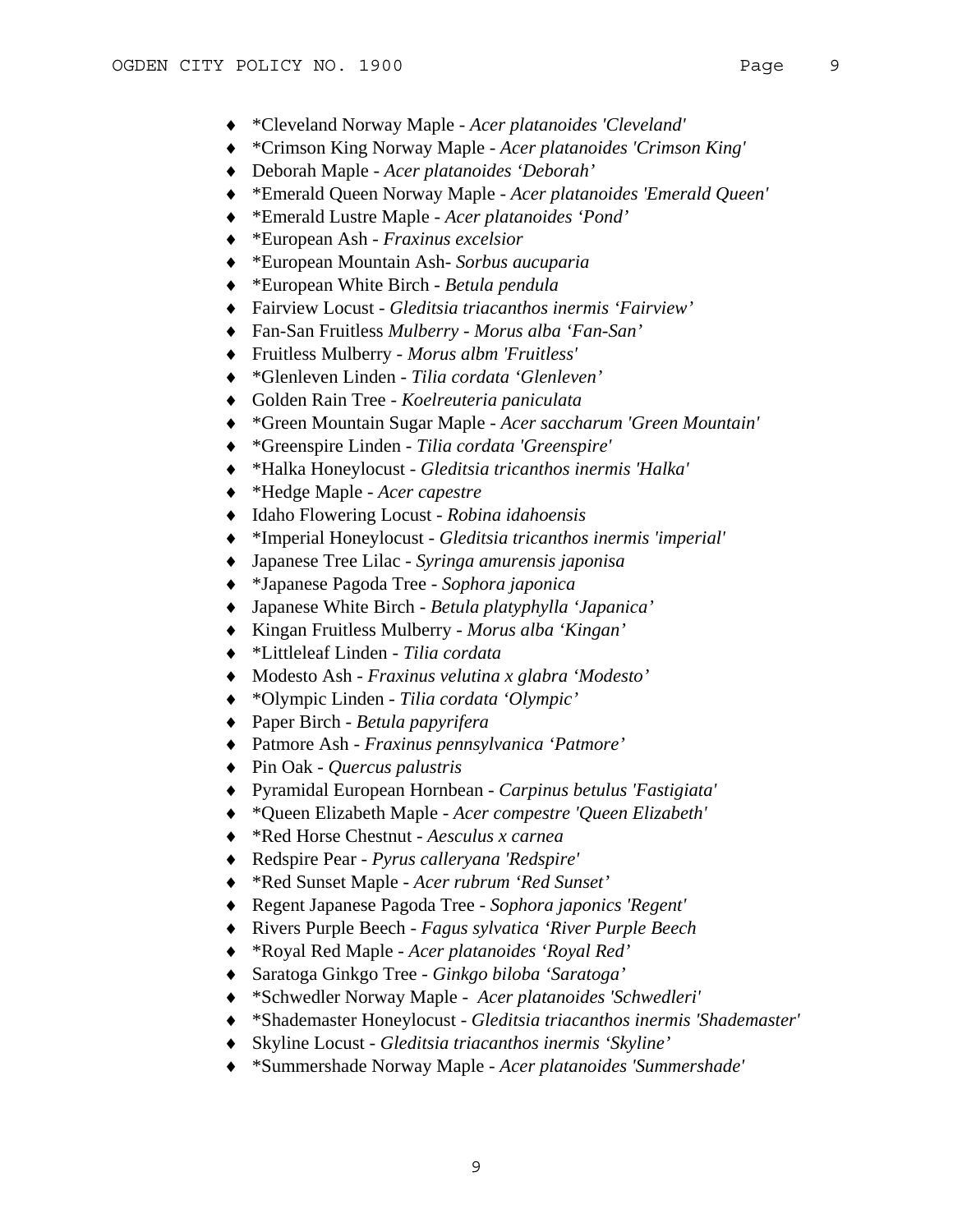- ♦ \*Sycamore Maple Acer pseudoplatanus
- ♦ White alder *Alnus incana*
- Whitespire Birch Betula platyphylla 'Whitespire'
- ♦ Village Green Zelkova *Zelkova serrata 'Village Green'*



4. Parking/Planting Strip Width 8 Feet and up (Acceptable

> Species) - As recommended by the Urban Forester, parking strips of this size will be classified by the appropriate rating of Large Tree Species. These tree species will not be planted where overhead electrical lines or other overhead utilities are present within the parking strip area. These trees are not to be planted in smaller areas listed above under the small or medium parking strip categories.

- ♦ American Sweetgum *Liquidambar styraciflua*
- ♦ Autumn Gold Ginkgo Tree *Ginkgo biloba 'Autumn Gold'*
- ♦ Burr Oak *Quercus macrocarpa*
- ♦ Columnar English Oak - *Quercus robur 'Fastigiata'*
- ♦ Crimean Linden *Tilia x euchlora*
- ♦ English Oak *Quercus robur*
- ♦ European Beech *Fagus sylvatica*
- ♦ European Hornbeam *Carpinus betulus*
- ♦ Fairmount Ginkgo *Ginkgo biloba 'Fairmount'*
- ♦ Ginkgo Tree - *Ginkgo biloba 'Saratoga'*
- ♦ Hackberry *Celtis occidentalis*
- ♦ Horse Chestnut *Aesoulus hippocastanum*
- ♦ Japanese Zelkova *Zelkova serrata*
- ♦ Kentucky Coffee Tree *Gymnocladus dioicus*
- ♦ Lace Bark Elm *Ulmus parvifolia*
- ♦ \*Legacy Sugar Maple *Acer saccharum 'Legacy'*
- ♦ London Plane Tree *Platanus x acerifolia*
- ♦ London Planetree, Blood Strain - *Platanus x acerifola 'Bloodgood'*
- ♦ \*Marshall's Seedless Green Ash - *Fraxinus pennsylvanica*
- ♦ Patmore Ash *Fraxinus pennsylvanica 'Patmore'*
- ♦ \*Red Maple *Acer rubrum*
- ♦ \*Redmond Linden *Tilia euchora 'Redmond'*
- ♦ Red Oak *Quercus rubra*
- ♦ Silver Dollar Tree *Eucalyptus polanthemos*
- ♦ \*Sugar Maple - *Acer saccharum*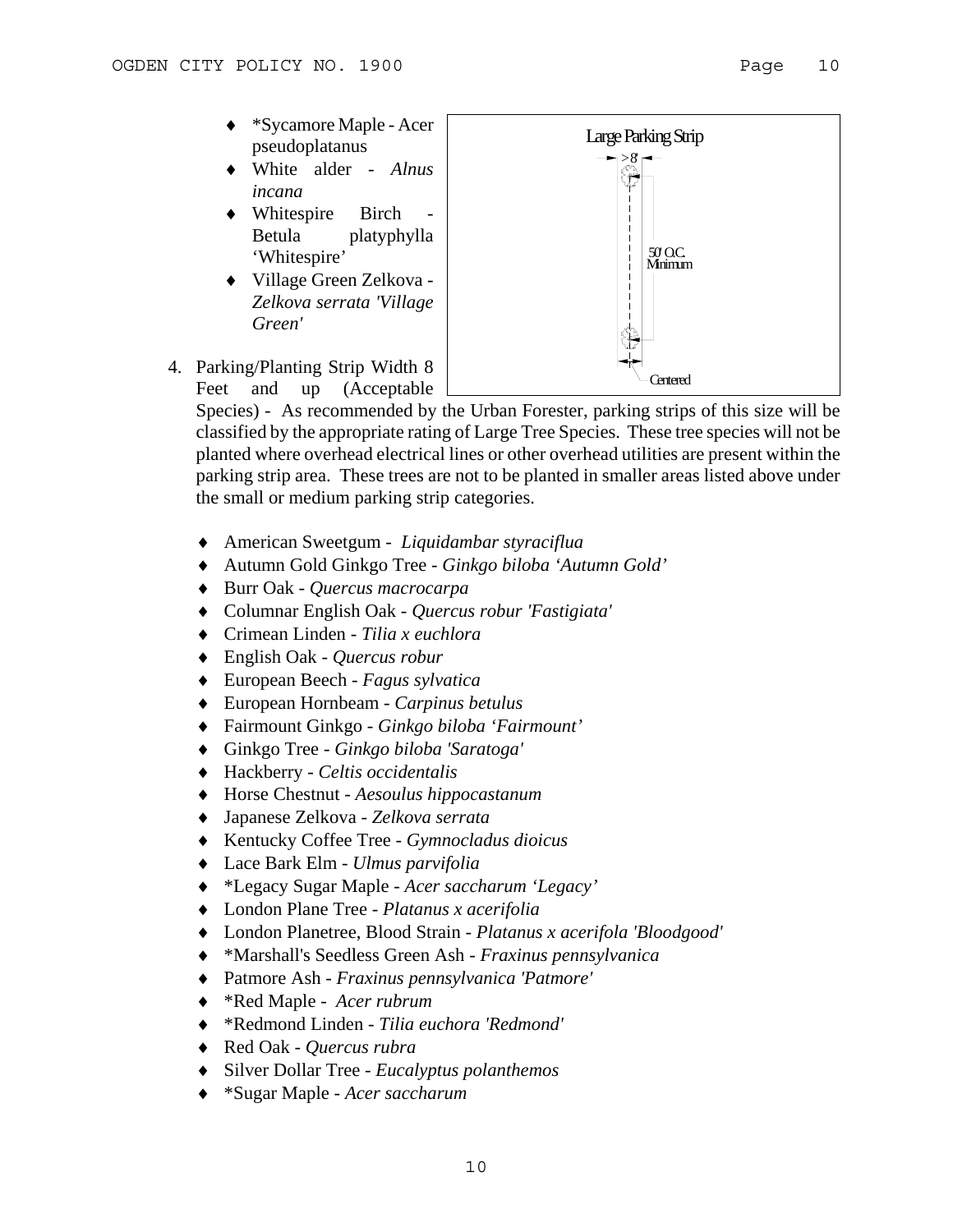- ♦ Sycamore *Plantanus occidentalis*
- ♦ Tulip Tree *Liriodendron tulipifera*
- ♦ \*Western or Northern Catalpa *Catalpa speciosa*
- ♦ \*White Ash *Fraxinus americana*
- ♦ \*White Horsechestnut *Aesculus hippocastanum*
- ♦ White Oak *Quercus alba*

## **VI. PROPER PLANTING SPECIFICATIONS**

- A. Location and Spacing
	- 1. No planting holes, pits or excavation for street trees shall be prepared on city parking/planting strips until the planting site has been identified and approved by the Urban Forester. In addition to the Urban Forester's approval, Blue Stake Location Services must clear all planting sites of utilities in accordance with Utah State law. Trees shall be centered between the sidewalk and the curb. Only trees listed in section IV meeting applicable individual parking/planting strip dimensions shall be planted. In the event that there is no sidewalk or curb, the Urban Forester will designate the planting location of the tree.
	- 2. No tree species which will attain a mature trunk diameter greater than 12 inches, a base swell greater than 16 inches, or extensive surface rooting characteristics upon maturity shall be planted in a parking/planting strip less than six (6) feet in width. On parking/planting strips less than three (3) feet in width, or where there are overhead utilities the Urban Forester shall determine lines or where structural conflicts exist, species and location selection.
	- 3. No Street Tree shall be planted within ten (10) feet of any building, structure or fence, unless otherwise specified by the Urban Forester.
	- 4. No Street Tree shall be planted within fifteen (15) feet of a streetlight, utility pole, driveway or alley.
	- 5. No Street Tree shall be planted within eight (8) feet of any water meter.
	- 6. At street Intersections, no Street Tree shall be planted within forty (40) feet of the vertex (the corner point if the two curbs intersect in straight lines rather than having a radius) of any corner within an intersection.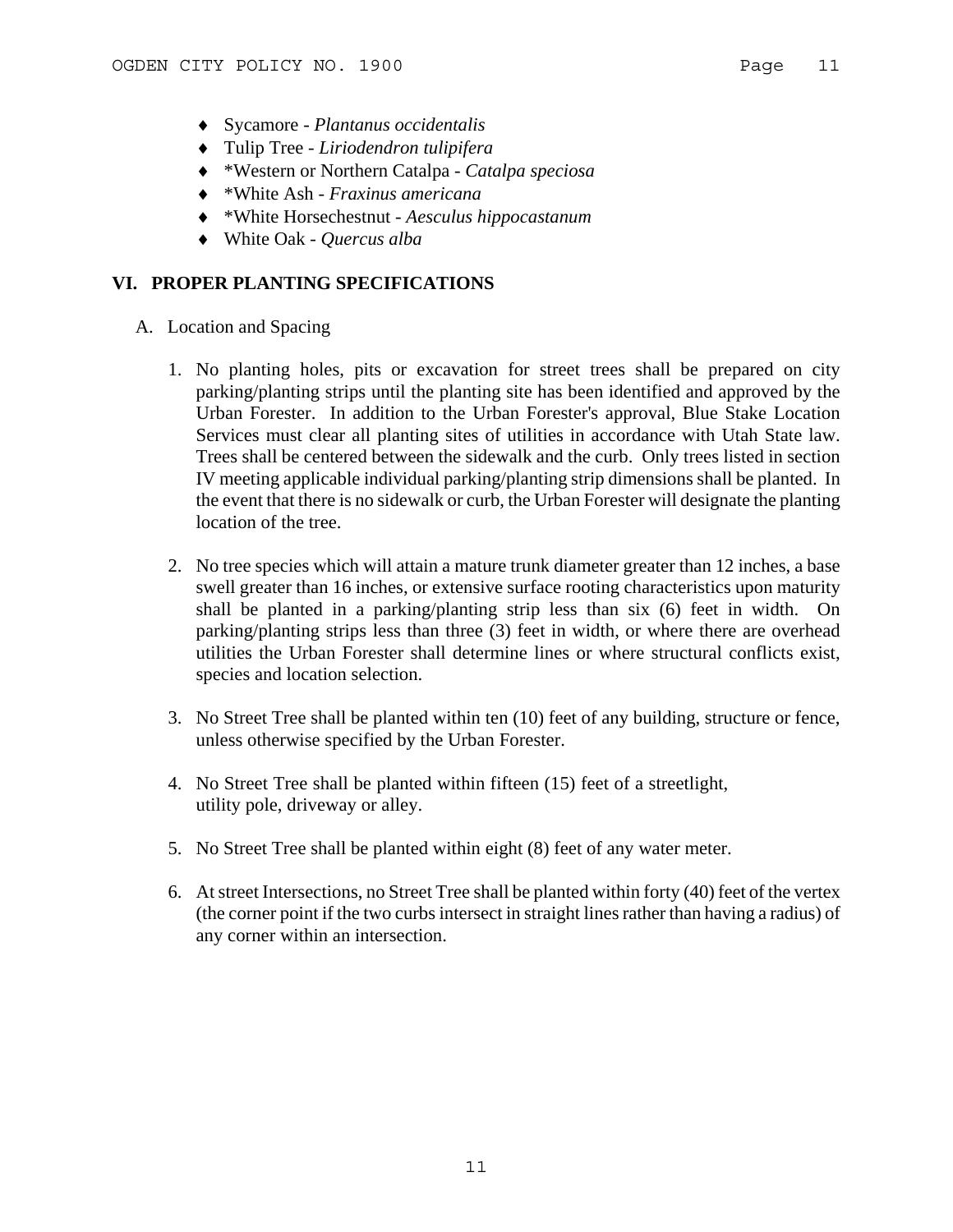

- 7. Street Trees planted in parking strip must have a minimum of sixteen (16) square feet exposed area (4' x 4' opening) at the base of the tree. The tree must be set back a minimum of two (2) feet from the curb and gutter.
- 8. In general, minimum spacing between trees to achieve optimum individual growth rates when canopies mature shall be: small trees twenty-five (25) feet, medium trees thirty-five (35) feet and larger trees should be forty-five (45) feet. The Urban Forester may make specific spacing requirements for street tree plantings based upon individual site condition/characteristics and species or varieties characteristics and requirements.
- B. Planting Techniques
	- 1. Public planting on city property may be done by using trees grown in containers, tree supplied in burlap and balled baskets or trees dug and moved with a tree spade. The three different types of trees (containerized, balled and burlapped or tree spade) supplied by nurseries or landscape companies require three different planting techniques. The different techniques are described in greater detail, further in this section. Bare-root planting will not be used unless special circumstances require its use as recommended by the Urban Forester.
	- 2. All planting holes shall be constructed in a circular fashion with outward tapering walls (vase shaped). Planting holes should be dug when the soil is moderately moist, not

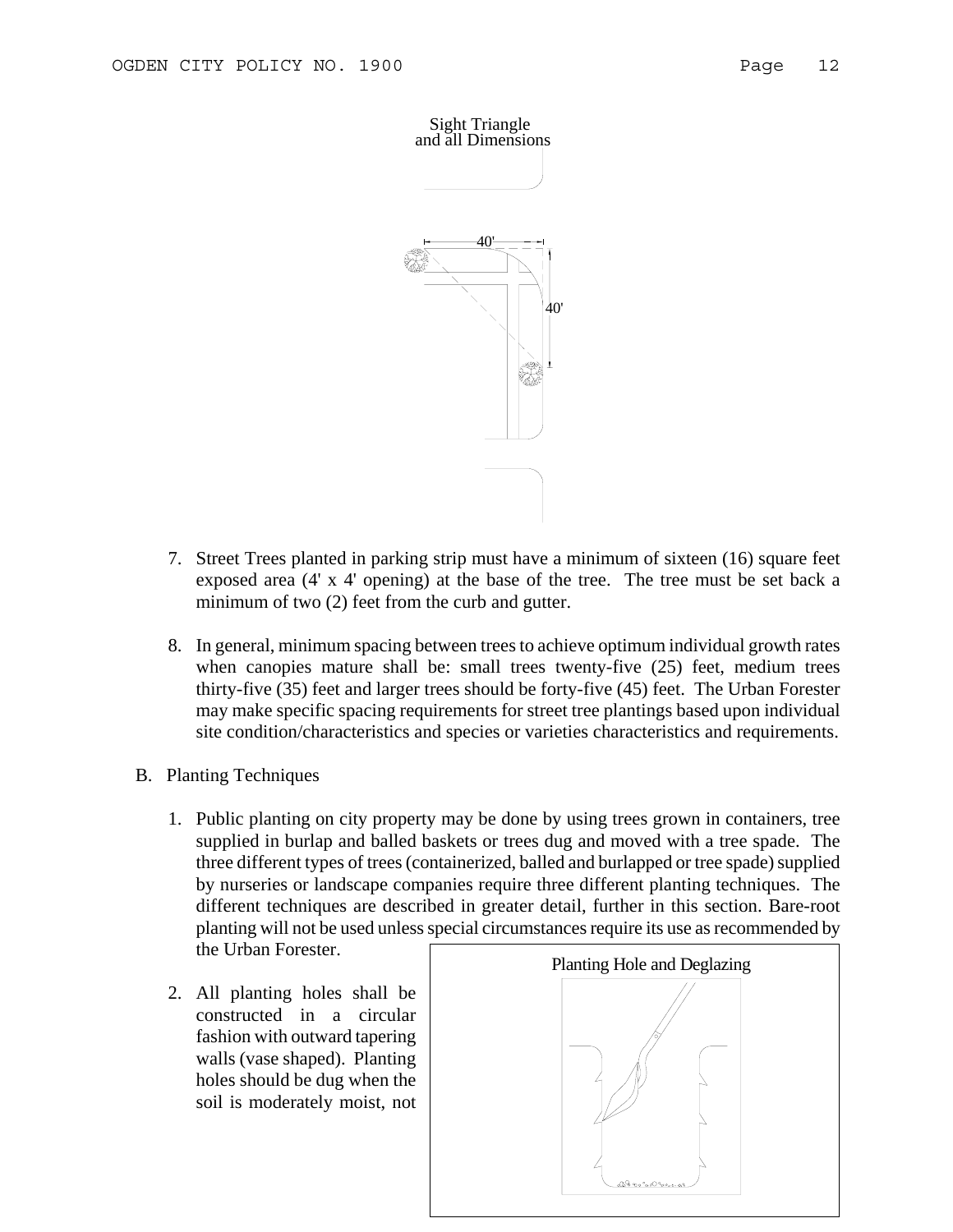saturated. When the hole is constructed in moist conditions the walls of the hole may become "glazed". Although glazing conditions are more severe when using a soil auger or tree spade to dig the hole, glazing can be a problem with shovel-constructed holes when soil moisture conditions are high. Glazing should be alleviated prior to planting the tree by reversing the shovel angle and scuffing the glazed walls of the hole with the tip of the shovel. This will allow an interface for newly developed roots to easily penetrate and adapt to the new soil conditions. Generally, holes should be dug one and a half  $(1 \frac{1}{2})$  times the diameter and the same depth as that of the root ball and soil mass.

3. Trees should be centered in the planting hole and set at the depth where each trees' original soil line is equal or slightly higher than the top of the planting hole's soil line. (This will compensate for the settling of the soil backfill). The tree should be completely perpendicular to the ground when viewed from two locations at right angles to one another.



- C. Planting Containerized Stock
	- 1. Containerized planting stock should be placed in the prepared hole no deeper than the existing soil line that is in the container; not to the container top itself. Careful inspection should be made to locate the root collar of the tree. The root collar is the region of the tree where the trunk of the tree meets the roots. The root collar can usually be identified by green tissue just above the brown or white tissue of the roots when lightly scrapped with a fingernail. Oftentimes, trees are planted too deep in the containers from the nursery. If the root collar is too deep in the container then plant the tree so that the root collar is just at or slightly above the existing soil line of the planting hole. If the root collar is at the right height with the soil in the container then the tree can be placed in the hole and the top soil level of the container be made equal to or slightly higher than the planting hole's soil line. The tree can be straightened and be made perpendicular to the ground by tipping the tree and packing soil under the appropriate side. A tree growing crookedly in its container can be straightened in the same manner. Always lift the tree by the container, not by the trunk. Once the planting hole has been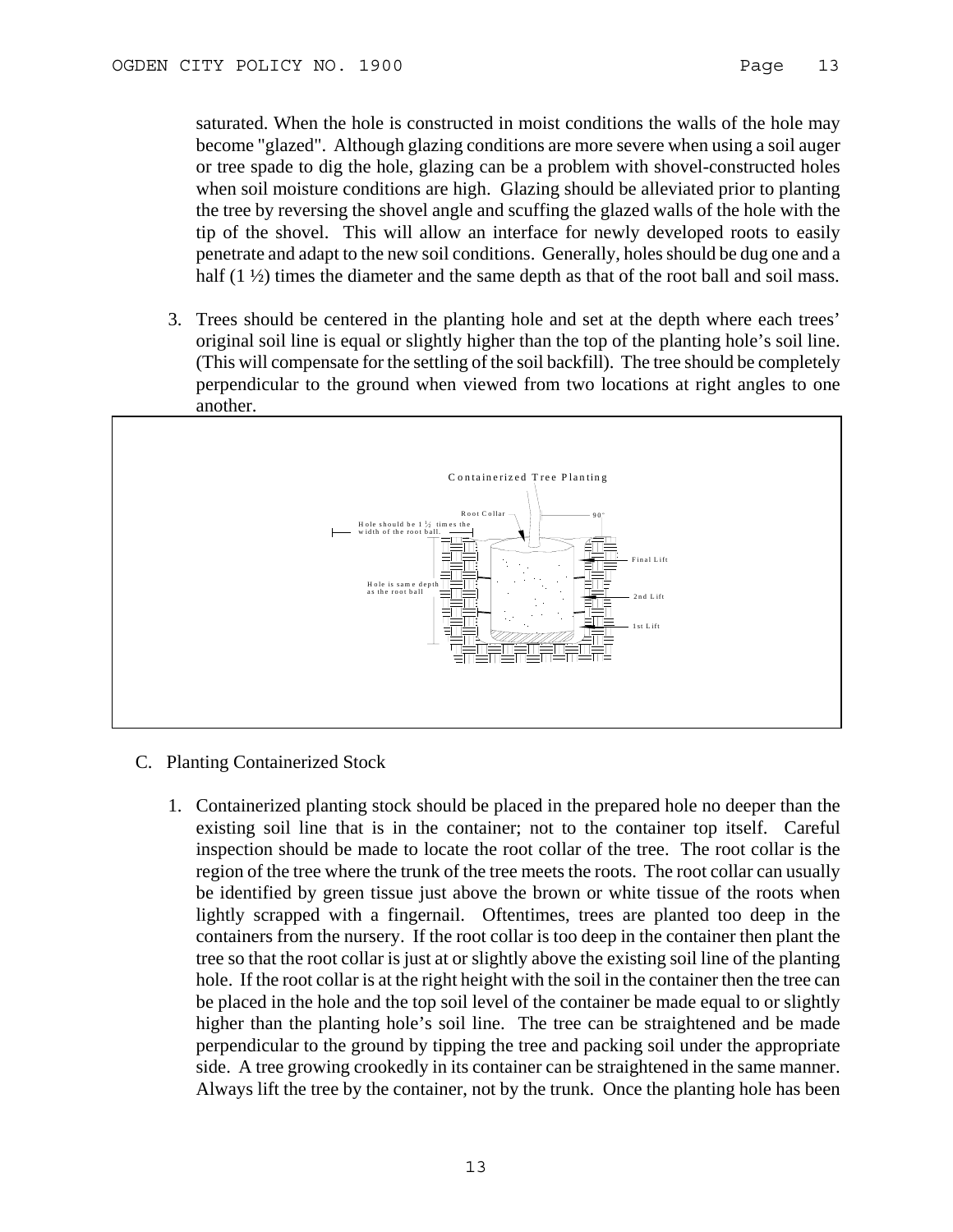completely prepared, the container must be removed.

- 2. Containers must be carefully removed from these types of trees, even if the containers are of decomposable material. Container can be removed in two different ways: a) With the tree lying on its side, carefully cut a slit down the container wall with tin snips or shears, then continue the cut across the bottom of the container. Peel back the container and place root mass into planting hole. b) With the tree lying on its side, sharply slap container's walls with an open hand, rotate container and repeat. Gently slide root mass out of container and place in planting hole. During either procedure caution should be exercised to ensure that soil is not separated from root mass and that no damage is sustained to the tree's roots.
- 3. If roots have grown in a spiral fashion inside the container, the tree maybe "root bound". To encourage straight roots to form, make four (4) vertical incisions down the sides of the rootball one-fourth (1/4) inch in depth 90 degrees to each other, and a crisscross incision on the bottom. Note: once roots are removed from container, time is essential. Roots must not be exposed to direct sunlight or air for any amount of time. Immediately plant the tree to minimize exposure time.
- 4. Place enough topsoil in the planting hole to fill one-third (1/3) of the hole. Lightly tamp soil around the lower portion of the root mass using hands or feet, then add one-third more topsoil and repeat tamping. Add water to hole; let water completely drain, then fill hole completely full with topsoil to surrounding soil level. Put a soil dike around perimeter of planting hole if the tree is located in an area that is not under an irrigation system and water thoroughly. If the planting site is in extremely rocky soil or soil that is high in clay, soil additives can be added to the soil that is returned to the planting hole. Additives should be high in organic matter and material designed to keep soil loose and aerated. Most compounds designed to do this are marketed, as a soil amendment not a soil additive. Such compounds include sphagnum moss, wood produces, perlite or vermiculite in their compositions. Introducing these compounds into existing soil should be done at a one to four or one to three ratio of additive to soil. In other words, for every shovel of introduced soil additives you should combine two to three shovels of existing soil.
- D. Planting Balled and Burlapped Stock
	- 1. Set the tree in the planting hole on a layer of tamped soil at the bottom of the hole and at the same depth or slightly higher than it was at the nursery. The tree can be straightened by tipping it and packing soil under the appropriate side. Always lift balled and burlapped plants from beneath the soil ball, never by the trunk.
	- 2. Follow planting procedure as used in containerized stock with the following exceptions:
		- a) Once planting hole has been prepared, carefully place tree (burlap and all) at the side of the planting hole. Cut the lower portion of the wire basket completely off the bottom of the root ball. Place the root ball into the planting hole and align the tree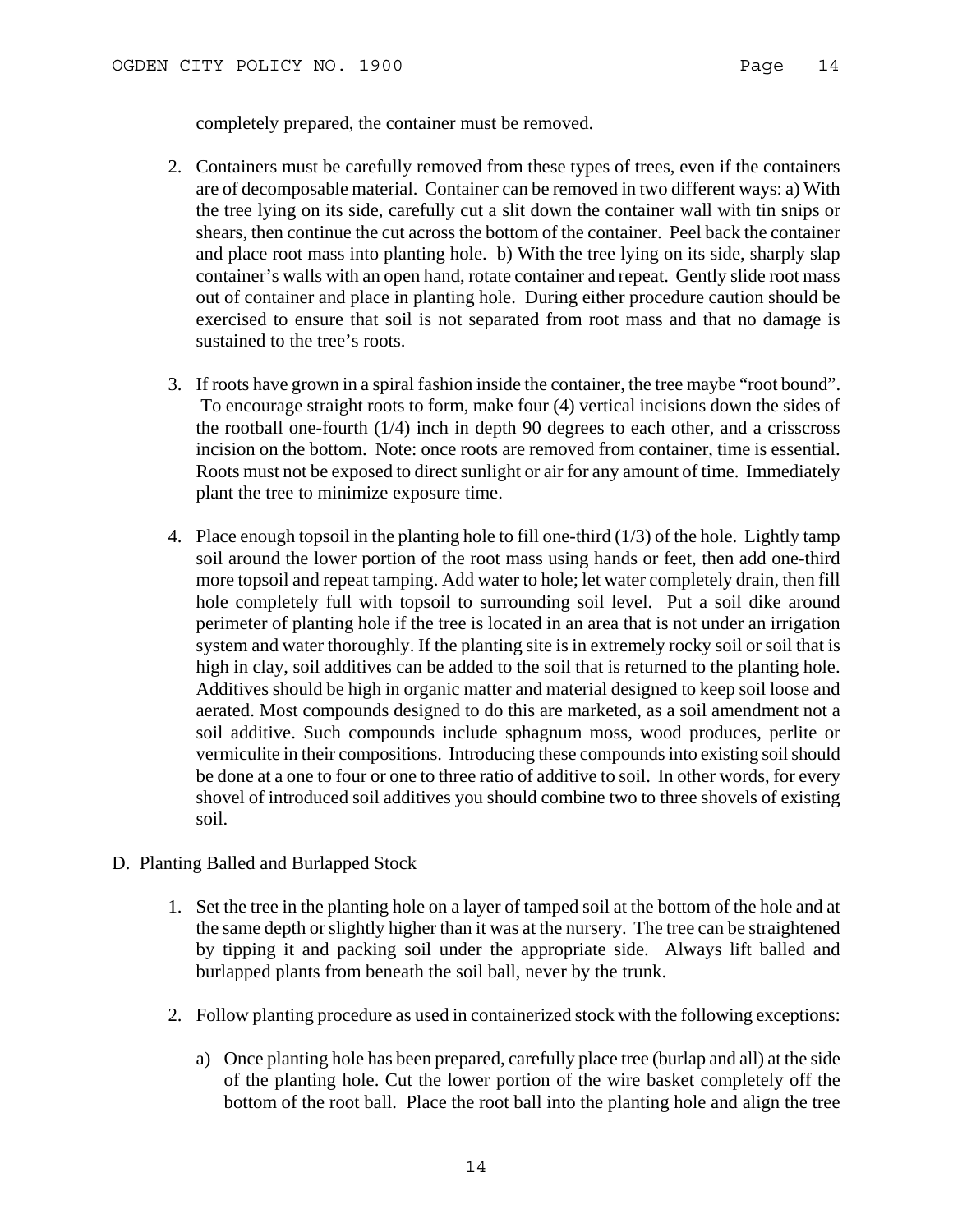vertically to the surrounding ground level and center it in planting hole. Fill the hole with enough soil to "set" the ball to keep it from moving while you complete the tree planting. Now that the tree is secure, cut the remaining portion of the cross braces in the wire basket in a vertical manner and remove wire basket. If the root ball is solid and does not start to break, finish the planting by cutting all of the burlap that is accessible and removing it from the planting hole.



- b) If the root ball is dry or very sandy and starts to break apart during the removal of the burlap, then maintain the burlap around the ball. Cut the burlap completely around the bottom of the ball and leave in place. Fill the planting hole 1/3 full and lightly compact the soil. Next gently pull the burlap up to the new soil level. Fill the planting hole 1/3 more with soil and lightly compact. Gently pull burlap to that level. Complete filling the hole and compact lightly, removing the burlap completely. The ball is still intact and almost all of the burlap has been removed. Water immediately.
- c) Make sure all twine, wire, and any other debris are separated from the tree. With

burlap and balled trees, compaction at the time of planting is critical. If the compaction is too great, the tree will be stressed while trying to adapt to the new location. If the compact is too little, the tree will tip over from simply being watered, let alone by wind.



E. Planting Tree Spade Stock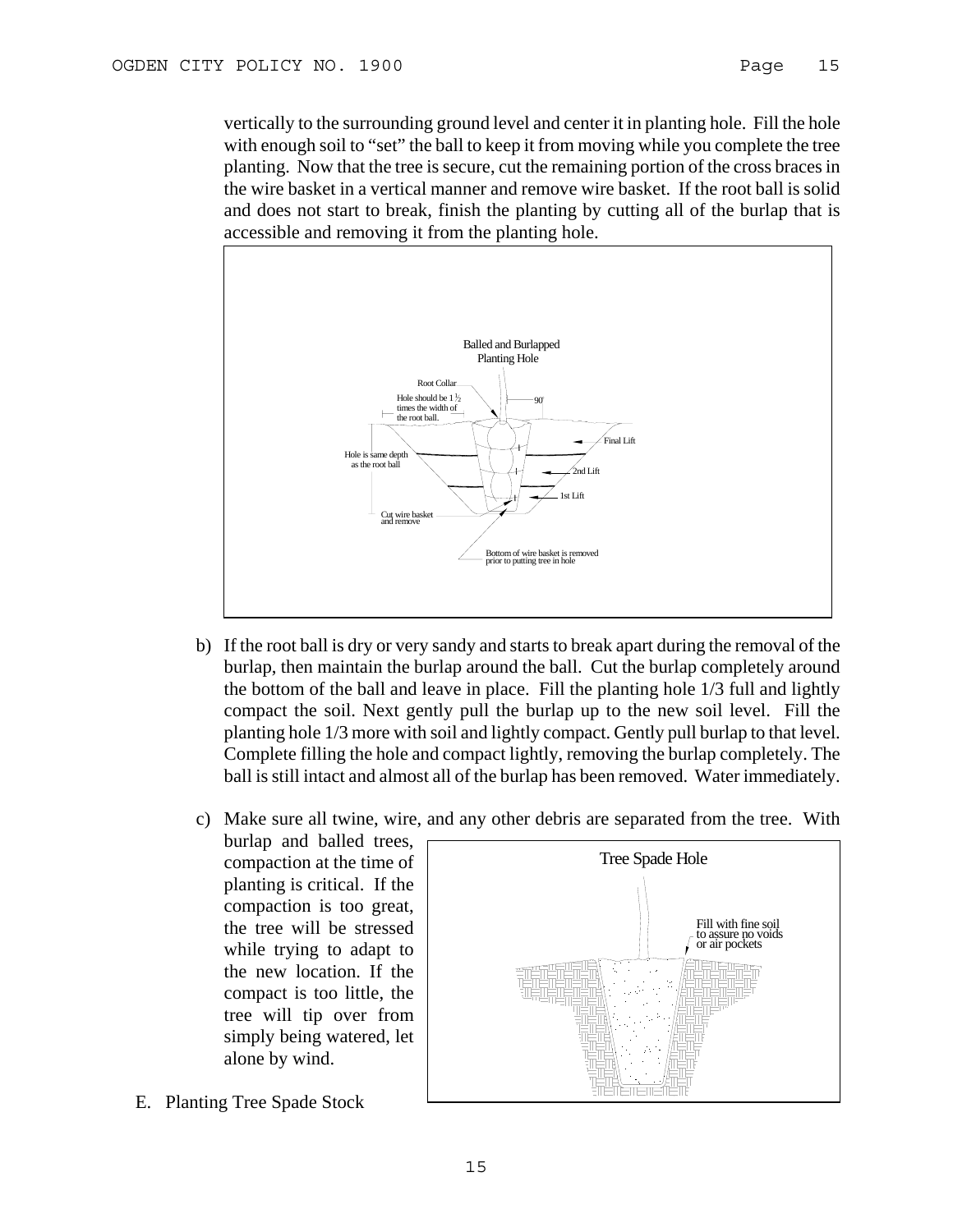Planting trees with a Tree Spade is one of the most expensive methods of planting. The average homeowner will probably never choose to use this method because of the cost. However, it is one of the few ways that large trees can be planted in a new landscape. A Tree Spade is a machine that digs a soil plug from a location where a tree is desired. The machine is then used in another location to dig another plug with a tree in it and then takes that tree plug to the first location and plants it in the original soil plug site. If a Tree Spade is to be the method used, then the following guidelines will be followed.

- 1. As stated earlier, mechanical tree spades and augers create the most severe cases of glazing. Roughing the sides of the planting hole with a shovel can alleviate glazing. However, when using a tree spade, one should be careful while roughening the sides of the hole with a shovel, so that deep depressions can be avoided. Deep depressions or holes in the spaded hole walls will be hard to fill with soil and will cause "air pockets" which could seriously stress the tree, if not kill it.
- 2. First, a soil plug is dug with the tree spade and the planting hole is created. Alleviate the glazing effect on the sidewalls by scuffing with a shovel.
- 3. Place the tree plug in the hole the same way that the initial soil plug was taken out.
- 4. Backfill with topsoil between the sides of the hole and the tree plug.
- 5. Water thoroughly to settle backfill and eliminate air pockets, allowing standing water to be absorbed prior to adding more soil.
- 6. Add enough soil to fill the space between the side of the hole and the tree plug level with the adjacent grade and tamp it. Water again to settle backfill. Repeat backfilling and watering until no additional soil will go into the hole between the tree plug and adjacent ground.
- 7. Water as defined in Section V, F.
- F. Maintenance After Planting
	- 1. Watering Newly planted trees and other woody plants require water once every other day. After two weeks, watering can be reduced to every three to six days during the growing season, for the first year after they have been planted. Watering is mainly dependent upon seasonal temperatures:

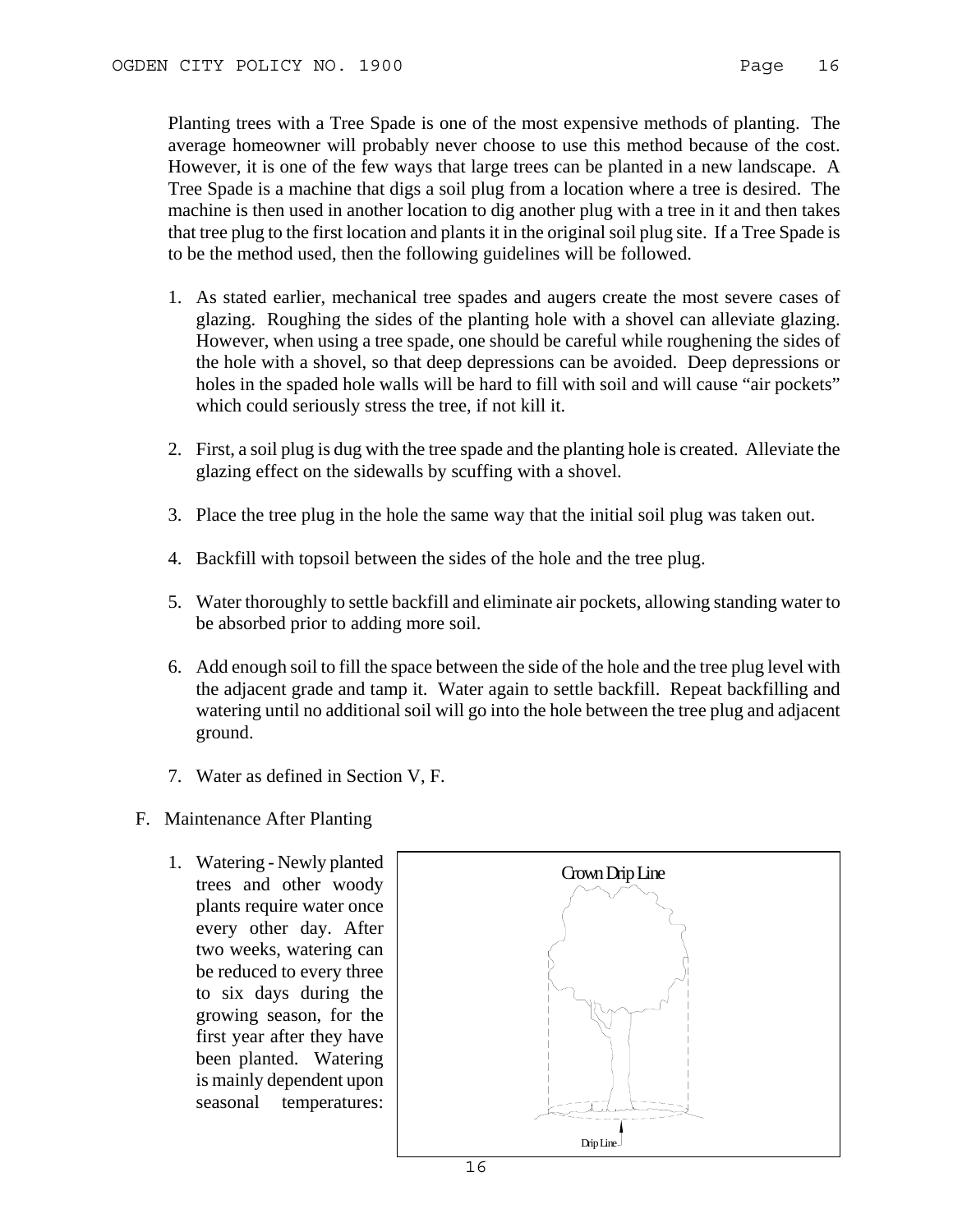the warmer the temperatures the more water is needed. Mature trees should also be watered prior to and during severely dry periods. To properly water an established tree, let a garden hose run slowly for several hours at and around the drip line of the tree. Watering too frequently can harm a tree, so guard against over-watering. Check several inches below the soil surface for moisture. Water only when the soil feels dry or just slightly damp. As a general rule, keep trees moist but not wet. The difference between the two is when you put the soil in your hand and squeeze it and water trickles out, that's wet. If you squeeze it and the water just discolors your hand that is moist. If the tree is getting too much water from a sprinkler system, the soil dike installed at the time of planting must be removed.

- 2. Root Stimulants There are several organic and inorganic root-promoting hormones available on the market today. Use of root stimulant aides the plants natural abilities to develop root biomass, and they are very effective in reducing prolonged stress due to root pruning effects on new transplants. Most of these chemicals have a vitamin B-1 compound in them. Vitamin B-1 also aides in reducing stress in new transplants. The best compounds contain vitamin B-1, Chelated micronutrients (zinc, manganese, *etc*.) and two root- promoting growth hormones.
- 3. Mulching A three to four inch layer of mulch, spread to form a three-foot diameter circle around the trunk, should be applied after planting. Keep the mulching material from direct contact with the tree trunk. Mulching prevents weed growth, slows moisture loss, stabilizes soil temperature, prevents soil heaving from frost, and provides a barrier between the trunk and your lawn mower/weed trimmer. Wood and bark chips are good mulching materials.
- 4. Fertilizing
	- a) Newly planted trees and other woody plants usually do not need to be fertilized during their first growing season. If fertilizing is done during planting, only a slow-release fertilizer should be used, and placed deep into the planting hole and backfilled with soil to minimize fertilizer absorption by weeds and turf. Three to four years after planting, young trees and other plants can benefit from fertilizers applied in the spring as soon as the frost has left the ground, or in late fall after the current growing season has ended. Use a complete slow release fertilizer, such as 16-10-8 or 10-8-6, containing nitrogen, phosphate, and potash. Trees and other plants showing loss of vigor, indicated by light green or off-color foliage, smaller than normal leaves, dead twigs and slower than normal growth may need to be fertilized.
	- b) The fertilization of street trees shall be the responsibility of the abutting property owner. Recommendations on the type and the application method to be used to fertilize street trees shall be given by the Urban Forester or a licensed commercial applicator that is hired by the property owner to do such work.
- 5. Staking
	- a) The staking of newly planted trees shall depend on tree strength and conformation,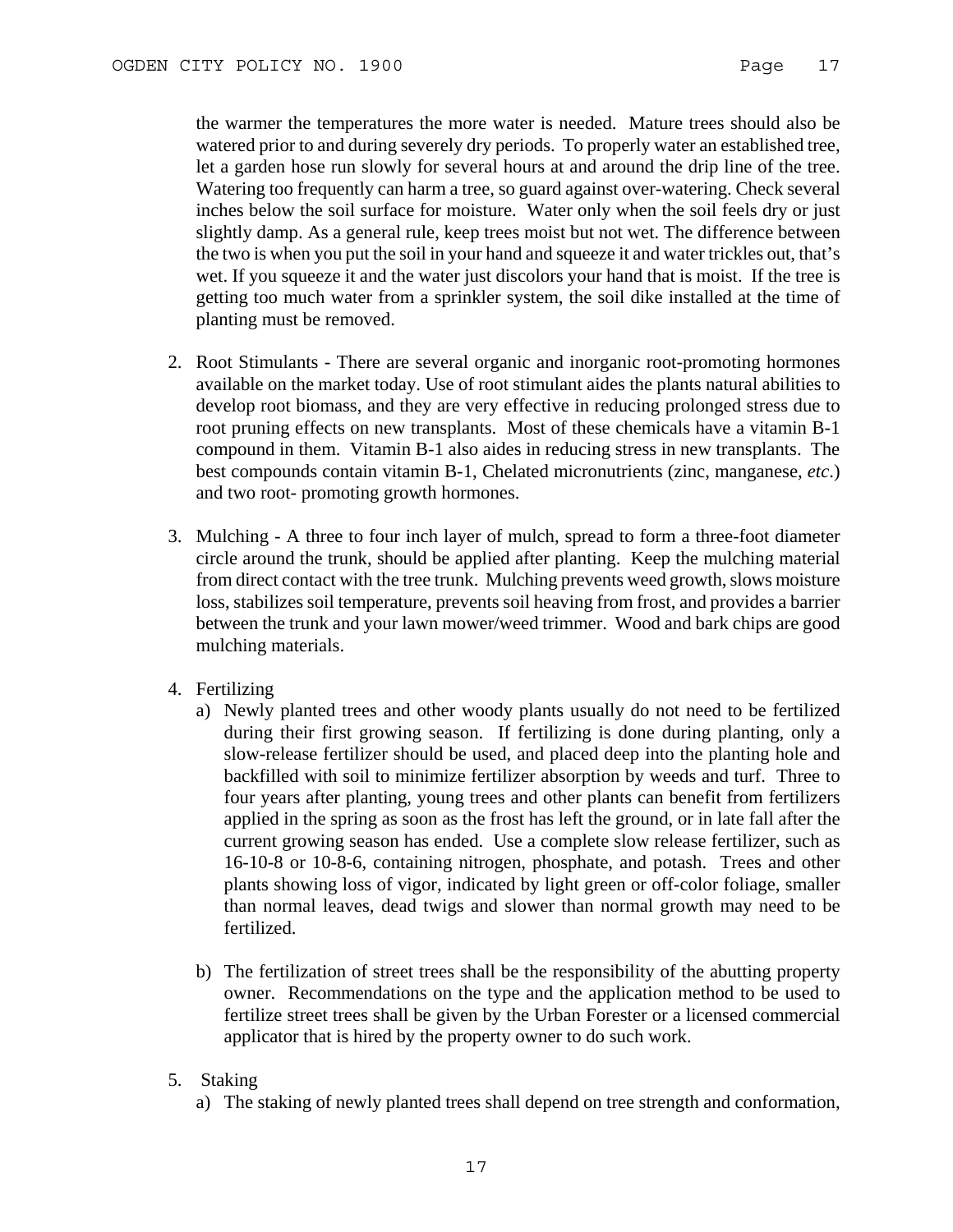expected wind conditions, the amount of vehicular or foot traffic, the type of landscape planting and the level of follow-up maintenance. Most newly planted trees will do better without staking. Young trees standing alone with their tops free to move will develop stronger trunks and root systems than those that are staked.

- b) Should staking be necessary, such as when a tree is loose in the root ball or ground, and then it is important that proper methods be used to prevent injury or death. Do not tie young trees so tightly that they do not move; movement is necessary for proper development of structural support roots. Remove stakes and support off the tree after one year or after establishment of the tree has taken place. Use a soft material to go around the trees to cushion the tree from the support. If a garden hose is used put the garden hose around the tree and tie the wire support to the hose. Do not put the wire through the hose; this will still girdle the tree. Stake individual trees so three  $(3)$  stakes guide them; place each stake one third  $(1/3)$  of the circumference of the area around the tree. Put the stake firmly in the ground, while assuring that it is not penetrating or damaging the root ball.
- 6. Pruning
	- a) Pruning transplanted trees immediately before or after planting should be avoided. The only pruning that should be carried out upon planting is: 1) broken branches as a result of transporting or planting operation; 2) dead or diseased branches; 3) stubs and basal sprouts.
	- b) Pruning to correct branching orders, and for shape and aesthetics should be delayed for one (1) to two (2) years after planting.
	- c) All pruning shall be done with proper and sharp pruning tools in accordance with all pruning standards. All plant labels secured around the trunk or branches of plants shall be removed after planting is complete.
- 7. Wrapping the wrapping of tree trunks of newly planted trees is needed only when dealing with thin and smooth barked species. These trees can be wrapped with a protective covering of burlap or asphalt-lined crepe paper to protect against sunscald injury. Thin barked species, such as young Maples, Lindens, Honeylocusts and Crabapples should be wrapped for at least one (1) year. Begin the wrapping at the base of the trunk and continue upward in a spiral pattern to the first major lateral branches. Overlap each turn one-half the width of the tree wrap material and fasten the free end of the wrap with itself or electrical tape. Wrapping should be done early in the fall and removed each year in the spring.

## **VII. STANDARD METHODS OF TREE CARE**

A. Trimming

Refer to the current edition or revision of "Pruning Standards for Shade Trees", "Natural Target Pruning", or the "American Association of Nurseryman Standards." These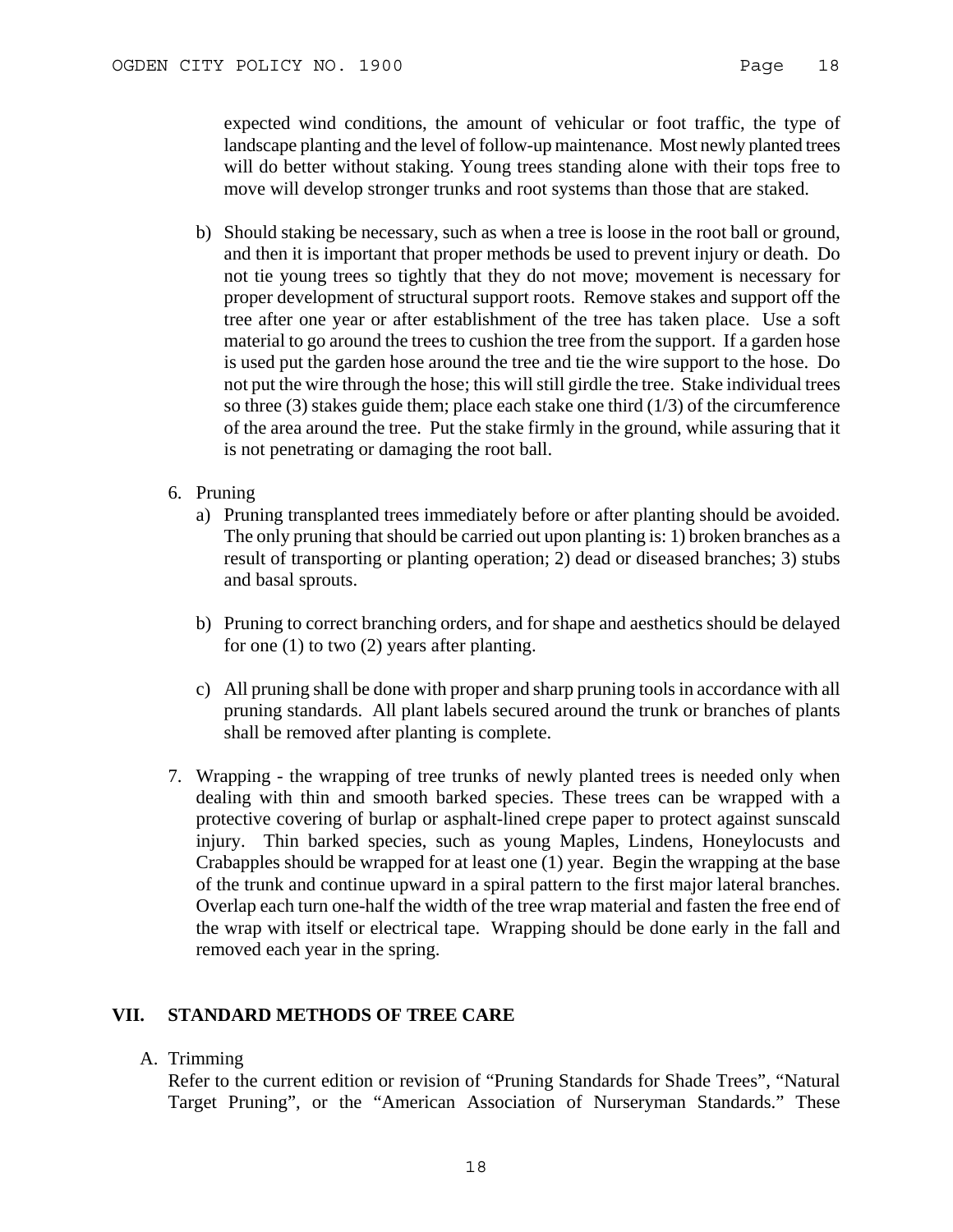publications are available at the Public Ways and Parks Office Building, 1875 Monroe Boulevard.

B. Spraying

See publications referenced above.

C. Removal

Trees will be removed in accordance with accepted industry standards and procedures and by following three minimum requirements: (1) limbs and branches larger than four (4) inches in diameter shall be lowered to the ground through the use of ropes or other mechanical devices if the fall cannot be controlled; (2) extreme care shall be taken so as to prevent any and all damage turf, hard surfaces and structures; and (3) stumps shall not be left higher than six (6) inches above ground level.

- 1. Removal Criteria for Trees on City Property. Street Trees and Park Trees shall be removed only when authorized by the Urban Forester and a removal permit has been issued. Authorization may be for any of the following reasons
	- ♦ The tree is infected with a pathogen, insect, or disease
	- ♦ Public work requirements dictate work be done around the tree will kill or render it a hazard
	- ♦ It poses a severe hazard that is beyond the point of correction
	- ♦ It severely interferes with the growth and development of a more desirable public tree
	- ♦ The aesthetic values are so poor that the site is visually enhanced by the tree's removal
	- ♦ It is dead, dying, and /or deteriorating and is a hazard to property and/or people
	- ♦ It is no longer economically feasible to maintain, e.g., maintenance costs exceed environmental benefits derived from declining health conditions
	- ♦ It is causing damage to infrastructure, e.g., sewer line, water, etc., which is not correctable using other tree maintenance methods.
- 2. Removal Criteria for Stumps on City Property Stumps shall be removed to a depth of no less than twelve (12) inches below the finished grade. Portions of the stump or surface roots that cannot be removed with the use of a stump grinder shall be treated immediately upon completion of grinding with a stump-killing compound. Application of such treatments will be in full compliance with the chemical label and Utah State chemical application laws.

## D. Planting See Section V paragraphs "A" through "E".

E. Pruning Specifications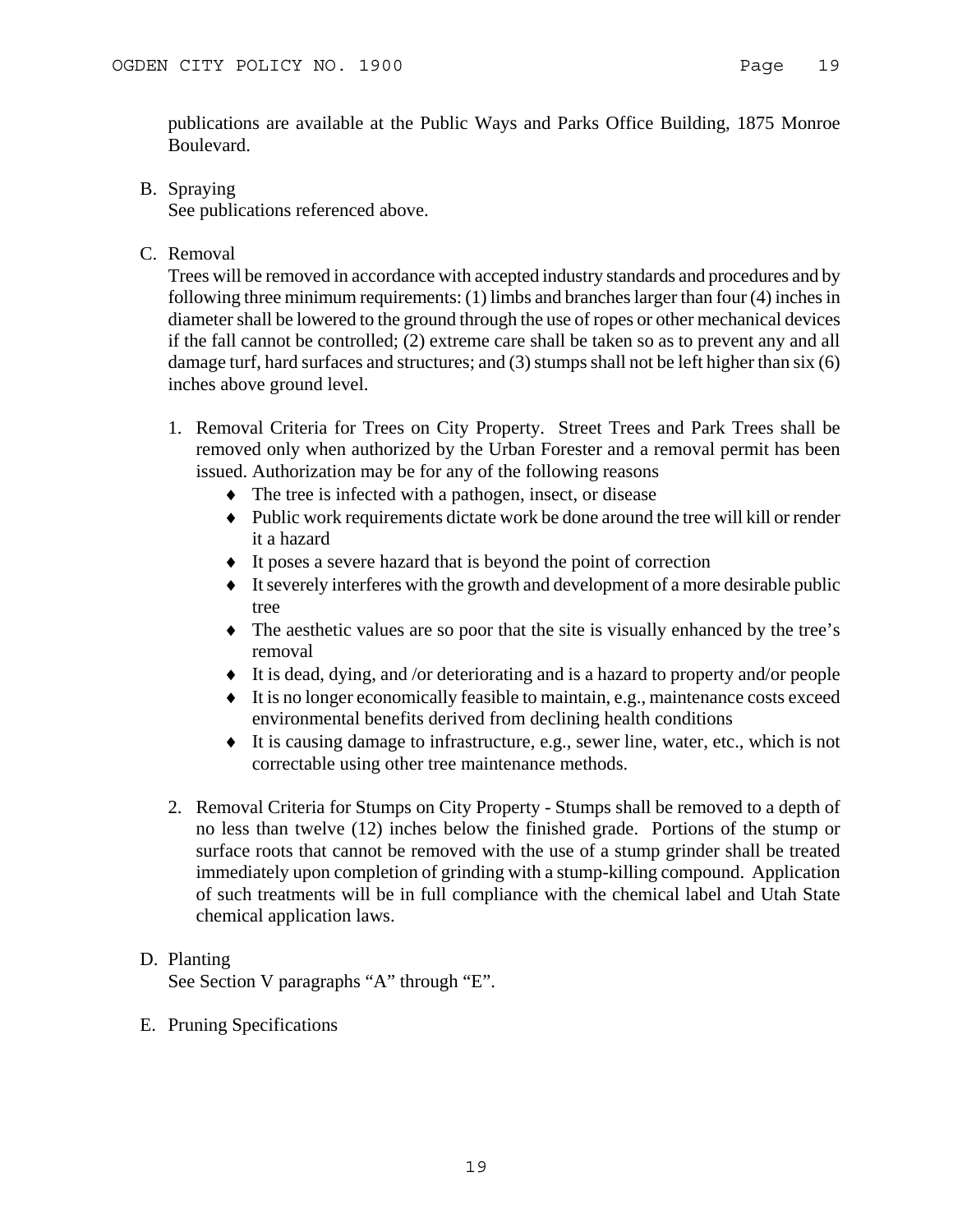

- 1. Pruning is a horticultural practice based on science and aesthetics and is a preventive and corrective maintenance practice. All pruning of street trees, park trees, or public trees shall be done in accordance with the current editions of the National Arborist Association's "Pruning Standards for Shade Trees", and the "Natural Target Pruning", the National Tree Care Industry Association Standards and the American National Standards for pruning, ANSI A300, unless otherwise specified. All pruning performed by individuals including Ogden City Forestry personnel will be in accordance with the Ogden City Urban Forestry Ordinance and these regulations. Copies of these specifications shall be available through the Urban Forester for public distribution. Additional copies are available at the Ogden Public Ways and Parks office located at 1875 Monroe Boulevard and the Ogden City Recorders Office located at 2484 Washington Boulevard, Third Floor upon request.
- 2. All final pruning cuts shall be made sufficiently close to the trunks or parent limb, without cutting into the "branch collar" or leaving a protruding stub, so as to favor the earliest possible covering of the wound by natural wound wood growth. Excessively deep flesh cuts that produce large wounds or weaken the tree at the cut shall not be made.
- 3. Whenever pruning cuts are to be made while removing limbs too large to hold securely in one hand during the cutting operation, the limbs shall be cut off first one to two feet beyond the intended final cut. Then the final cut shall be made in a manner to prevent unnecessary tearing back of the bark and/or wood.
- 4. Whenever necessary, to prevent tree or property damage, large branches shall be secured by ropes or other equipment and lowered safely to the ground in a controlled manner.
- 5. The best time to prune living branches is in the dormant growth period of a tree or very early in the spring before leaves form. Some tree species have a free flow sap and will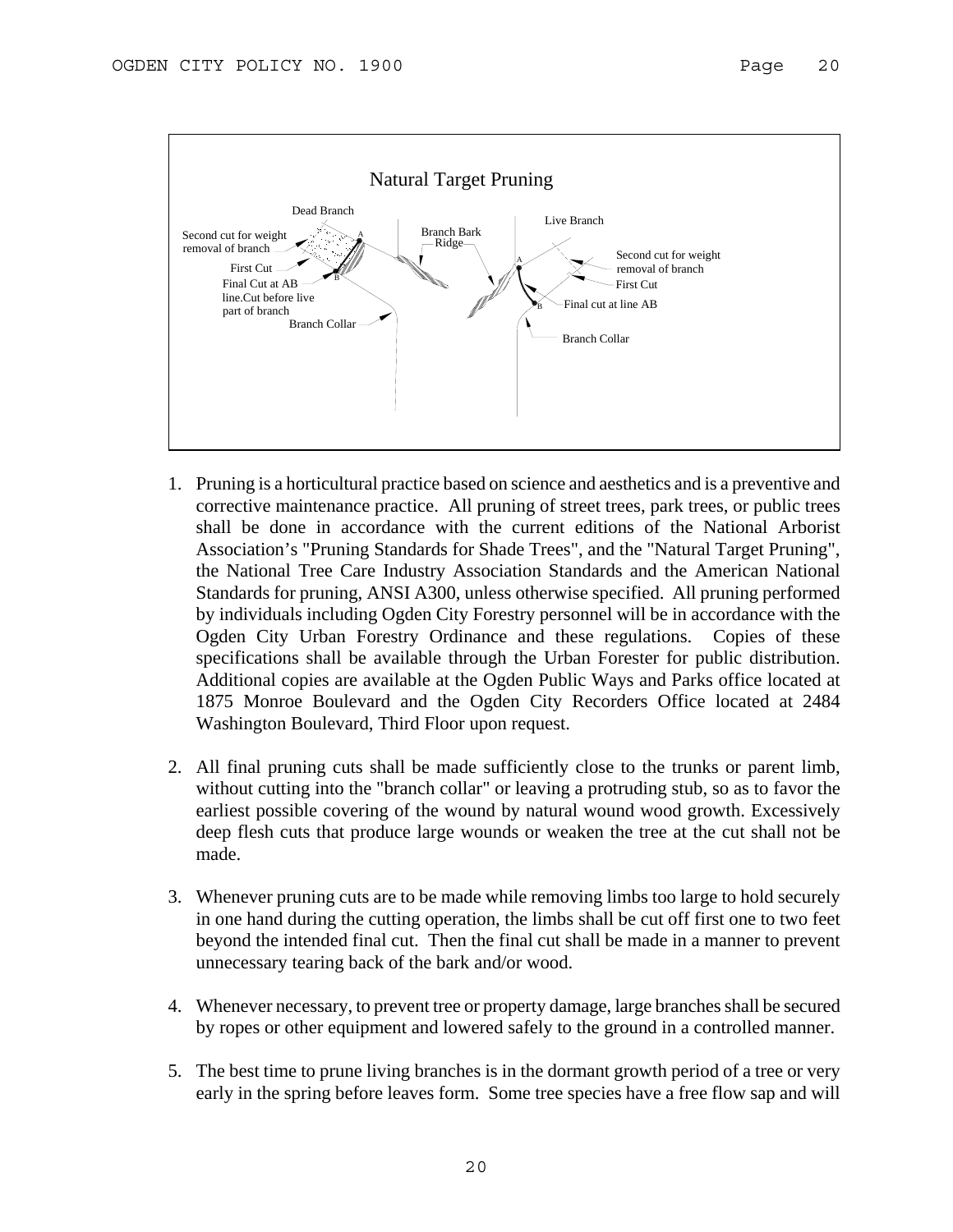"bleed" if pruned in late winter or early spring. Maples, Birch, Honeylocust, Elms and Walnut trees should be pruned when they are actively growing to prevent "bleeding". Late summer or early fall is ideal. Dead and dying branches can and should be pruned and removed at any time.

- 6. Treatment of pruning cuts with a sealer is not recommended. Wound dressings do not stop decay or inhibit rot and they can be detrimental to the natural healing of pruning cuts. If a pruning sealer is used, materials non-toxic to the wood must be used, and care taken to treat only the exposed wood with a thin coat of aerosol spray.
- 7. All cutting tools and saws used in making tree pruning cuts shall be kept sharpened to result in final cuts with smooth, clean wood surfaces and secure, healthy bark remaining adjacent thereto.
- 8. On trees known to be diseased, pruning tools are to be disinfected after each cut and between trees. Sterilize pruning tools with methyl alcohol at two cups of alcohol per gallon of water or bleach at one cup of bleach per gallon of water.
- 9. In removing the lower bottom branches of trees for sidewalk clearance, care should be given to an aesthetic appearance. Over the street clearance shall be kept to a minimum of twelve (12) feet above the paved surface of the street and seven (7) feet above the surface of the public sidewalk or pedestrian way.
- 10. Topping, which is removal of all branches in the upper portion of the trees crown for the purpose of reducing the trees over-all height, is not an acceptable pruning practice and will not be allowed on Street Trees, Park Trees and/or public trees, unless authorized by the Urban Forester. These methods of pruning will be used only as a last resort if no other acceptable tree pruning methods can be used and only in a manner specified by the Urban Forester.
- 11. No person shall be allowed to use prohibited equipment to include shoes with spikes, spurs, climbing irons, or any other footwear that may cause injury to the trees being trimmed under the terms of these regulations. Climbing gear of this nature can only be used during tree removal operations.
- 12. At least one responsible tree worker will serve to coordinate safe operating ground conditions. All work shall be done in accordance to and in conjunction with the Ogden City Police Department and the Manual on Uniform Traffic Control Devices. The tree workers will install proper barricades, signs and warning devices, as necessary for sidewalk and traffic closure and control, during any and all street tree pruning work.
- 13. The authority to prune Street Trees, Park Trees and/or Public Trees does not authorize tree workers to cut back sound, healthy tree limbs in such a manner that the health and/or appearance of the tree(s) is impaired. When pruning trees, one should have in mind to make them shapely, symmetrical and typical of their species. It is recommended that public trees be pruned either by the city forestry personnel or by an ISA-certified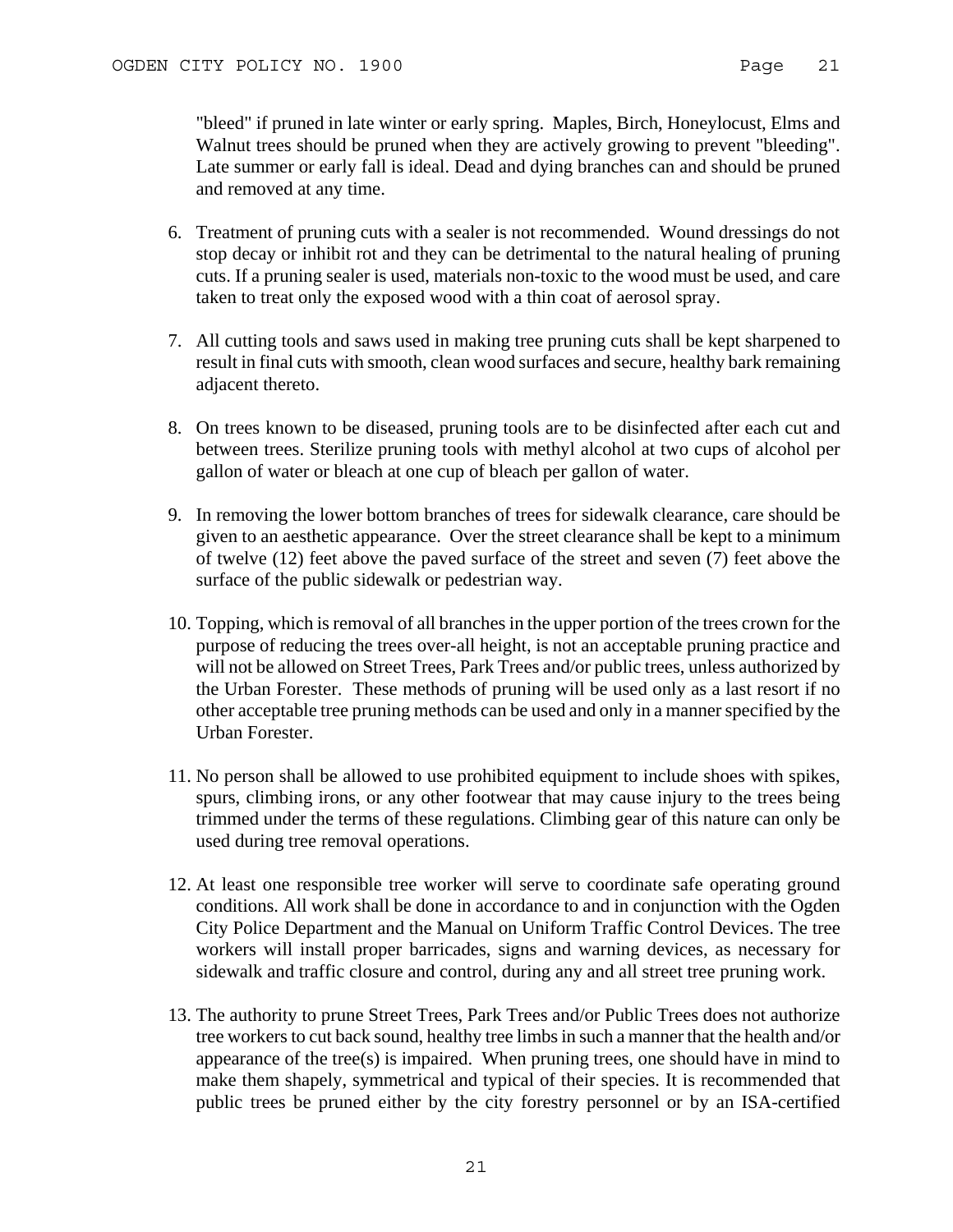Arborist.

14. Pruning Classes and Standards for Shade Trees.

a) Pruning will be done according to the latest revision of standards of the National Arborist Association for shade tree class I, II, III, or IV pruning as described herein. The Urban Forester will decide pruning class requirements and will indicate them in the pruning permit obtained prior to conducting the work. In addition, pruning will follow Utah Shade Tree Pruning Standards as well as the American National Standards for tree care operations.



- b) Generally, pruning shall consist of conforming to Class II, medium pruning, and lifting the lower bottom branches of trees for under clearance as directed by the Urban Forester. The Urban Forester will require additional pruning for street intersection and house clearing.
- **c)** The Urban Forester will direct under clearance pruning to provide for pedestrian and vehicular clearance. Clearance heights shall be determined at a point over the sidewalk and at the lowest point of branch overhang over the street. Clearance heights shall be maintained at a minimum of seven feet over sidewalks and twelve feet over the streets surface on less traveled residential streets. Clearance heights on higher traffic collector and arterial streets shall be maintained at a minimum of seven feet over sidewalks and sixteen feet over the street surface.
- 15. Classifications Of Pruning
	- a) Class I Fine Pruning. Fine pruning shall consist of the removal of dead, dying, diseased, interfering, objectionable, obstructing, and weak branches, as well as selective thinning to lessen wind resistance. The removal of such described branches is to include those on the main trunks, as well as those inside the leaf area. An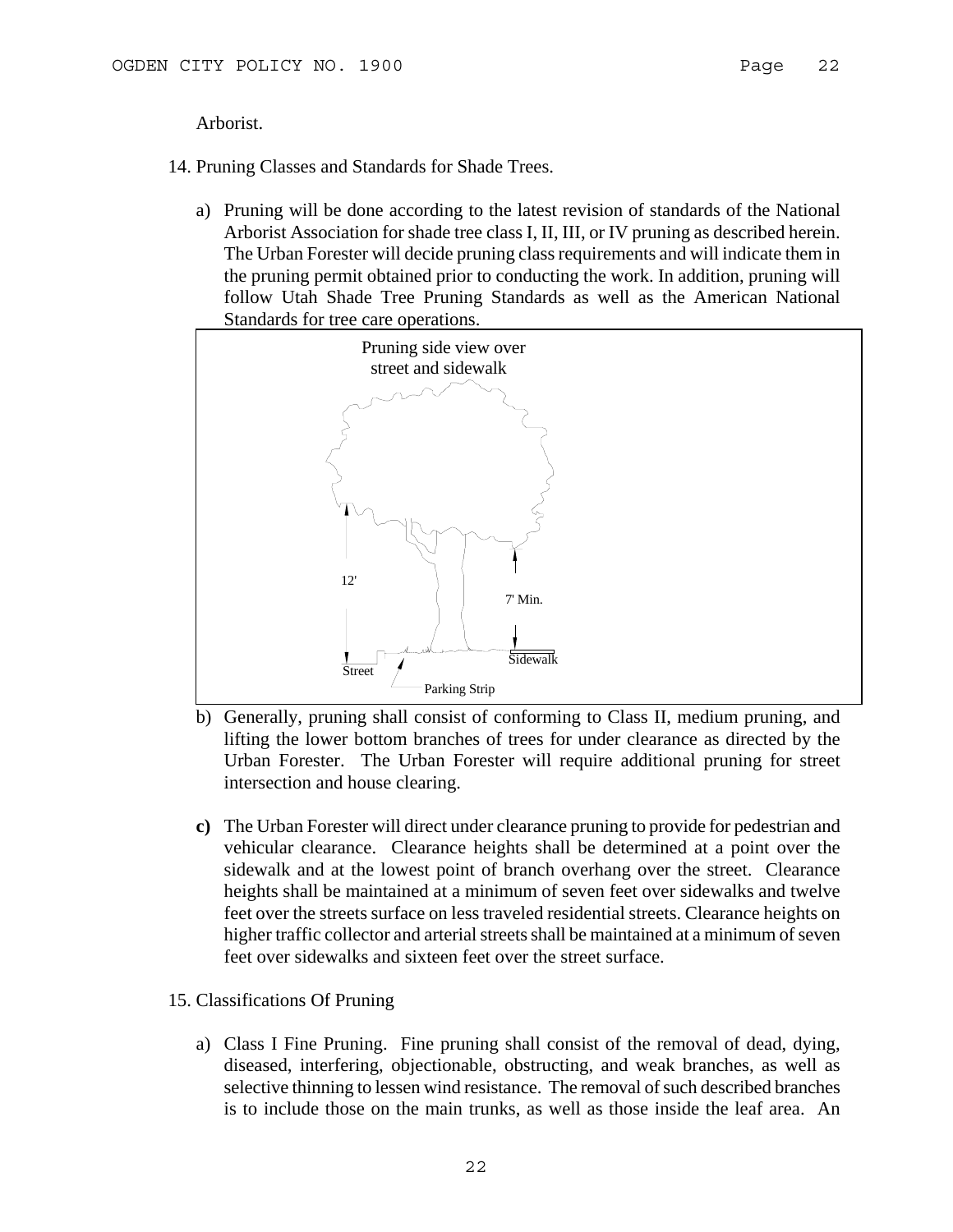occasional branch, up to ½" diameter, as described above, may remain within the main leaf area to its full length when it is not practical to remove it. The following specification shall apply:

- 1) All cuts shall be made sufficiently close to the trunk or parent limb, without cutting into the branch collar or leaving a protruding stub, so that closure can readily start under normal conditions. Clean cuts shall be made at all times.
- 2) It is necessary to precut branches too heavy to handle to prevent splitting or peeling the bark. Where necessary to prevent tree or property damage, branches shall be lowered to the ground by proper ropes or equipment.
- 3) Remove the weaker or least desirable of crossed or rubbing branches. Such removal should not leave large holes in the general outline of the tree.
- 4) Treatment of cuts and wounds, with tree wound dressing, is not recommended but is optional except where open wounds in certain trees may attract insects that carry disease or allow fungal invasion. If such treatment is made, materials nontoxic to the cambium layer must be used, and care taken to treat only the exposed wood with a thin coat of dressing.
- 5) On trees known to be diseased, tools are to be disinfected with methyl alcohol at two cups per gallon of water or bleach at one cup of bleach per gallon of water after each cut and between trees where there is known to be a danger of transmitting the disease on tools.
- 6) Old injuries are to be inspected. Those not closing properly, and where the callus growth is not already completely established, should be reported to the Urban Forester for the purpose of inspection. Once inspected, the Urban Forester will decide the best method or practice available to remedy the situation.
- 7) Where practical, all visible girdling roots shall be treated as follows: a) cut root at either end, b) Notch root in center with chisel, and c) Remove entire root without injuring the back or parent stem.
- 8) The presence of any structural weakness, disease conditions, decayed trunk/branches, split crotches/branches, should be reported to the City for recommended corrective measures.
- b) Class II medium pruning shall consist of the removal of dead, dying, diseased, interfering, objectionable and weak branches on the main trunks as well as those within the leaf area. An occasional branch up to one inch in diameter may remain within the main leaf area where it is not practical to remove it. The following specifications shall apply:
	- 1) All cuts shall be made sufficiently close to the trunk or parent limb, without cutting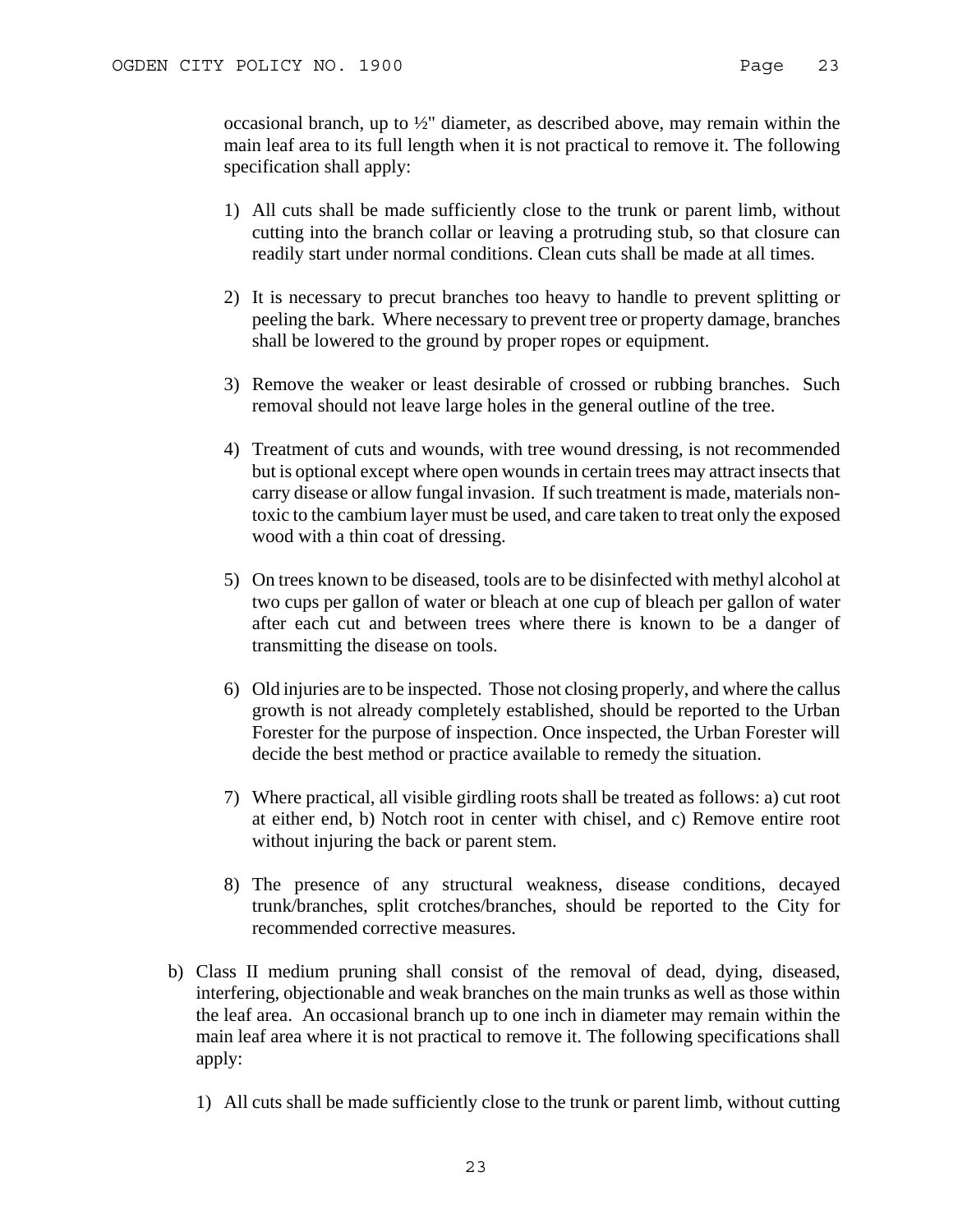into the branch collar or leaving a protruding stub, so that closure can readily start under normal conditions. Clean cuts shall be made at all times.

- 2) It is necessary to precut branches too heavy to handle to prevent splitting or peeling the bark. Where necessary, to prevent tree or property damage, branches shall be lowered to the ground by proper ropes or equipment.
- 3) Treatment of cuts and wounds, with tree wound dressing, is optional except where open wounds in certain trees may attract insects that carry disease or allow fungal invasion. If such treatment is made, materials non-toxic to the cambium layer must be used, and care taken to treat only the exposed wood with a thin coat of dressing.
- 4) On trees known to be diseased, tools are to be disinfected with methyl alcohol at two cups per gallon of water or bleach at one cup of bleach per gallon of water after each cut and between trees where there is known to be a danger of transmitting the disease on tools.
- 5) Old injuries are to be inspected. Those not closing properly and where the callus growth is not already completely established should be reported to the Urban Forester for the purpose of inspection. Once inspected, the Urban Forester will decide the best method or practice available to remedy the situation.
- 6) All girdling roots visible to the eye are to be reported to the Urban Forester or are to be severed as described in Class I Fine Pruning.
- 7) The presence of any structural weakness, disease conditions, decayed trunk or branches, split crotches or branches should be reported to the Urban Forester for the purpose of inspection. Once inspected the Urban Forester will decide the best time and the best solution to alleviate hazardous situations.
- c) Class III coarse pruning shall consist of the removal of dead, diseased or obviously weak branches, two inches in diameter or greater. The following specifications shall apply:
	- 1) All cuts shall be made sufficiently close to the trunk or parent limb, without cutting into the branch collar or leaving a protruding stub, so that closure can readily start under normal conditions. Clean cuts shall be made at all times.
	- 2) It is necessary to precut branches too heavy to handle to prevent splitting or peeling the bark. Where necessary, to prevent tree or property damage, branches shall be lowered to the ground by proper ropes or equipment.
	- 3) Treatment of cuts and wounds with tree wound dressing is optional except where open wounds in certain trees may attract insects that carry disease or allow fungal invasion. If such treatment is made, materials non-toxic to the cambium layer must be used, and care taken to treat only the exposed wood with a thin coat of dressing.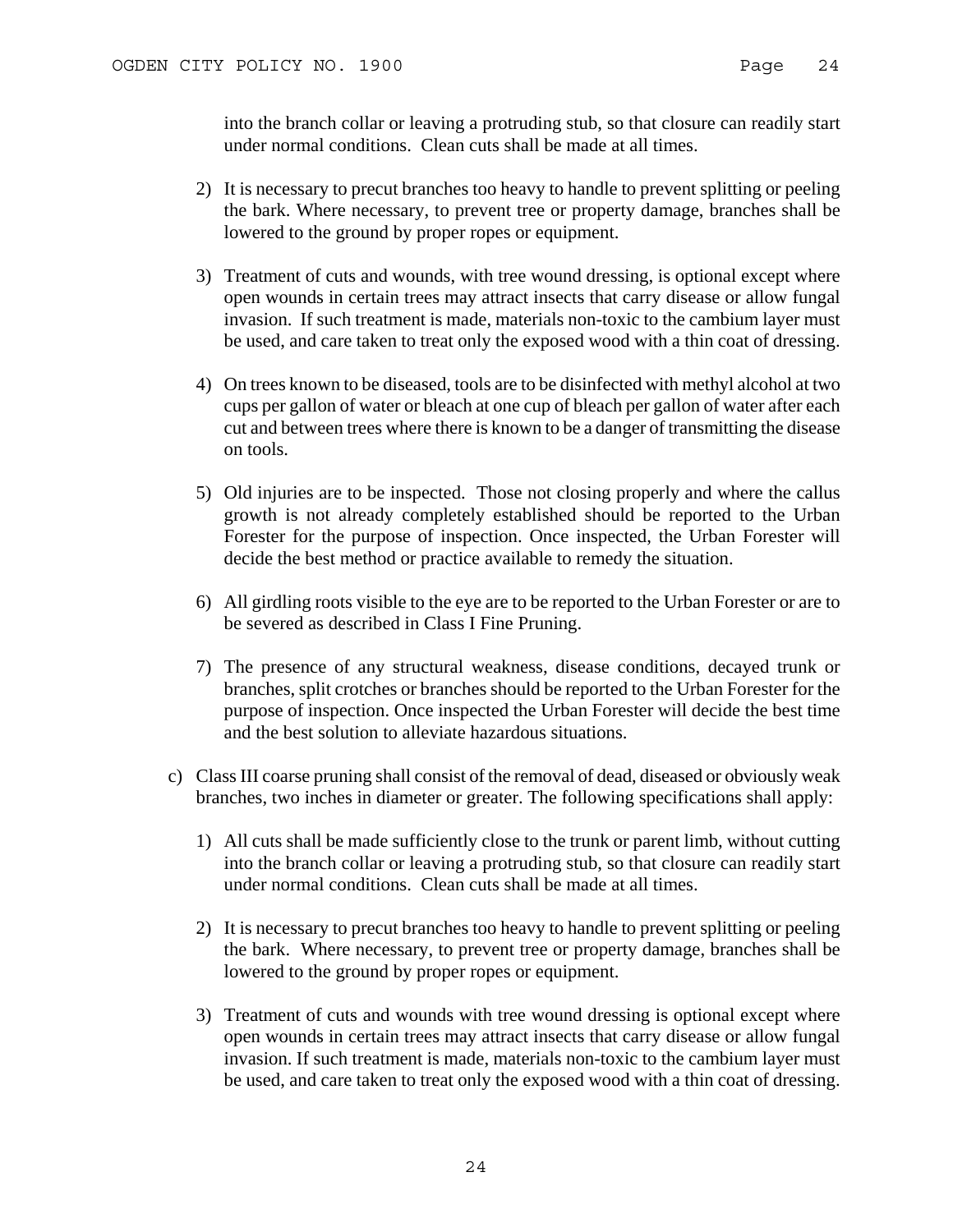- 4) On trees known to be diseased, tools are to be disinfected with methyl alcohol at two cups per gallon of water or bleach at one cup of bleach per gallon of water after each cut and between trees where there is known to be a danger of transmitting the disease on tools.
- 5) The presence of any structural weakness, disease conditions, decayed trunk or branches, split crotches or branches, should be reported to the Urban Forester for the purpose of inspection. Once inspected the Urban Forester will decide the best time and the best solution to alleviate hazardous situation.
- d) Class IV cutting back or drop crotch pruning shall consist of the reduction of tops, sides, under branches or individual limbs. This practice is to be undertaken only in cases of utility line interference, where certain portions of the roots or root systems have been severed or severely damaged, when there is unusual and rapid tree growth, where it is necessary to reduce the topsides or under branches, or for specific topiary training or dwarfing. The following specifications shall apply:
	- 1) All cuts shall be made sufficiently close to the trunk or parent limb, without cutting into the branch collar or leaving a protruding stub, so that closure can readily start under normal conditions. Clean cuts shall be made at all times.
	- 2) It is necessary to precut branches too heavy to handle to prevent splitting or peeling the bark. Where necessary, to prevent tree or property damage, branches shall be lowered to the ground by proper ropes or equipment.
	- 3) Remove crossed or rubbing branches and branches that exhibit weak unions or are less desirable due to their location within the crown. Such removal should not leave large holes in the general outline of the tree.
	- 4) Treatment of cuts and wounds with tree wound dressing is optional except where open wounds in certain trees may attract insects that carry disease or allow fungal invasion. If such treatment is made, materials non-toxic to the cambium layer must be used, and care taken to treat only the exposed wood with a thin coat of dressing.
	- 5) Old injuries are to be inspected. Those not closing properly and where the callus growth is not already completely established should be reported to the Urban Forester for the purpose of inspection. Once inspected, the Urban Forester will decide the best method or practice available to remedy the situation.
	- 6) Generally, in reducing size (cutting back), not more than one third of the total area should be reduced at a single operation. When cutting back trees, only drop crotch as much as necessary. Where practical, natural trimming shall be accomplished without cutting back to small suckers. The smaller limbs and twigs are to be removed in such a manner as to leave the foliage pattern evenly distributed. When making a drop crotch cut, all effort should be made to cut back to a lateral that is at least one-third of the diameter of the cut being made on the main branch.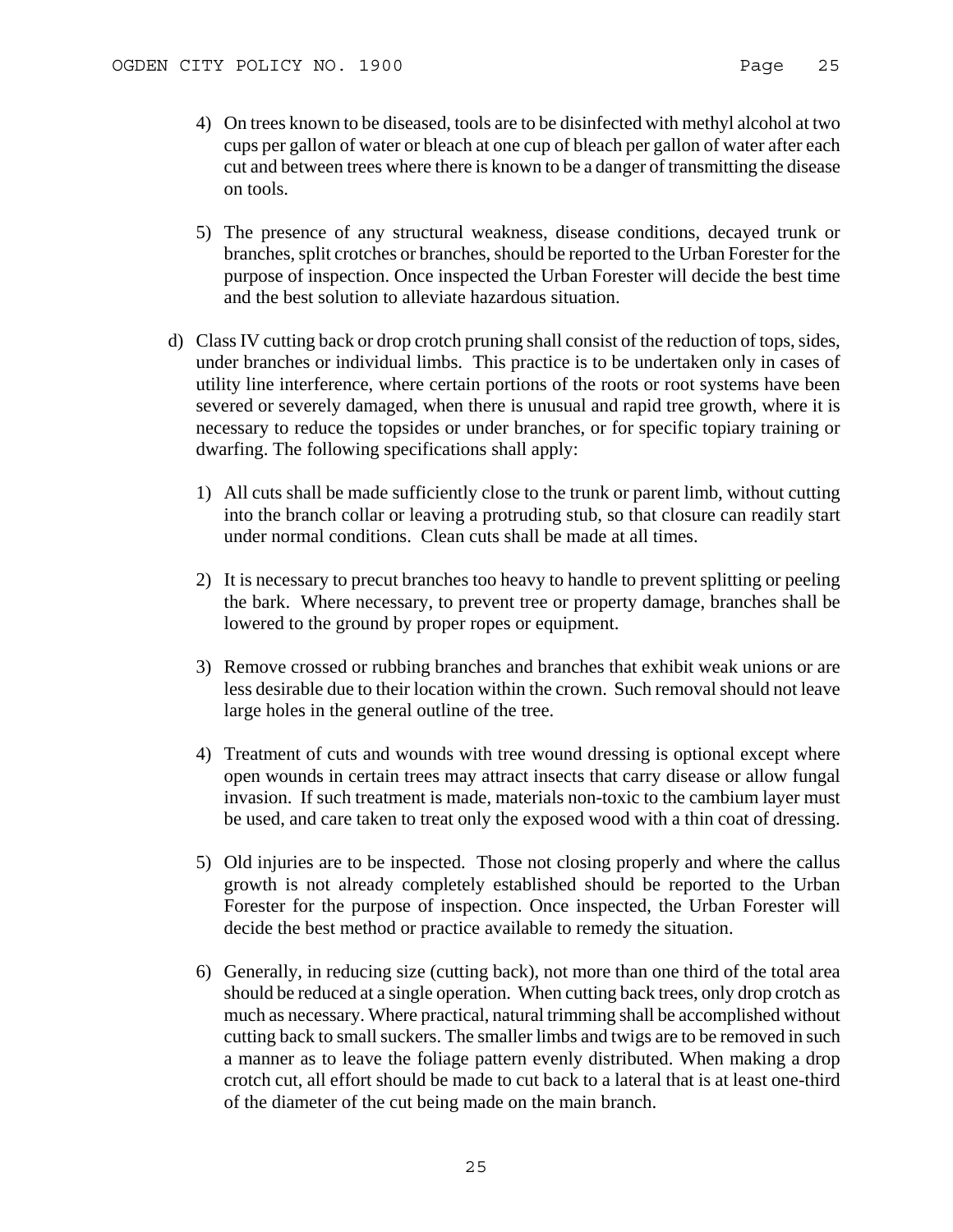- 7) In reducing overall size, attention is to be given to the symmetrical appearance of the crown. Trees should be shaped to remain in an appearance, which is true to crown characteristics and typical of their species. Sides shall be reduced in order to maintain a tree-like form.
- 8) When cutting back trees, one should have in mind to make them true to crown characteristics and typical of their species.
- 9) On thin barked trees, just enough limbs shall be removed to get the effect wanted without admitting too much sunlight to the trunk of the tree or the top of large branches. Care should be taken with the following species: Lindens, Maples, Beeches, Apples, Oaks, and other trees susceptible to sun scald growing in different geographical areas. Doing work on susceptible species during late winter or early spring may minimize the above damage.
- 10)In lifting the lower bottom branches of trees for under clearance, care should be given to symmetrical appearance, weight distribution and crown balance. Cuts should not be made so large that they will prevent normal sap flow.
- 11) Periodical drop crotching or cutting back of silver maples, poplars, and other trees with brittle and soft wood that have already been topped or cut back previously may be done again as a means of safety, if determined by the Urban Forester. However, this method will only be used when there is no other viable Arborcultural method that can be used, or in the event of storm damage correction. Damaged trees that require extreme severe drop crotching might have to be removed if the Urban Forester decides they cannot be salvaged. In addition, trees that have been unlawfully topped severely may be grounds for removal.
- 12) An alternate method in some situations for maintaining the safety of these trees would be cabling and bracing as described under that standard.
- e) Pruning Objectives other than specific pruning classes may be done when there is a specific need for a tree and a full class pruning is unnecessary. In cases where there are specific needs, those needs will be satisfied in the following categories:
	- 1) Structural Pruning that influences the orientation, spacing, growth rate, strength of attachment, and ultimate size of branches and stems, resulting in a stronger tree. A solid structure of primary scaffold branches should be established while the tree is young. The scaffold branches provide the framework of the mature tree. Properly trained young trees will develop a strong structure that requires less corrective pruning as they mature. Good pruning techniques remove structurally weak branches while maintaining the natural form of the tree.
	- 2) Cleaning Cleaning is the selective removal of dead, diseased, detached, and broken branches. This type of pruning is done to reduce the risk of branches falling from the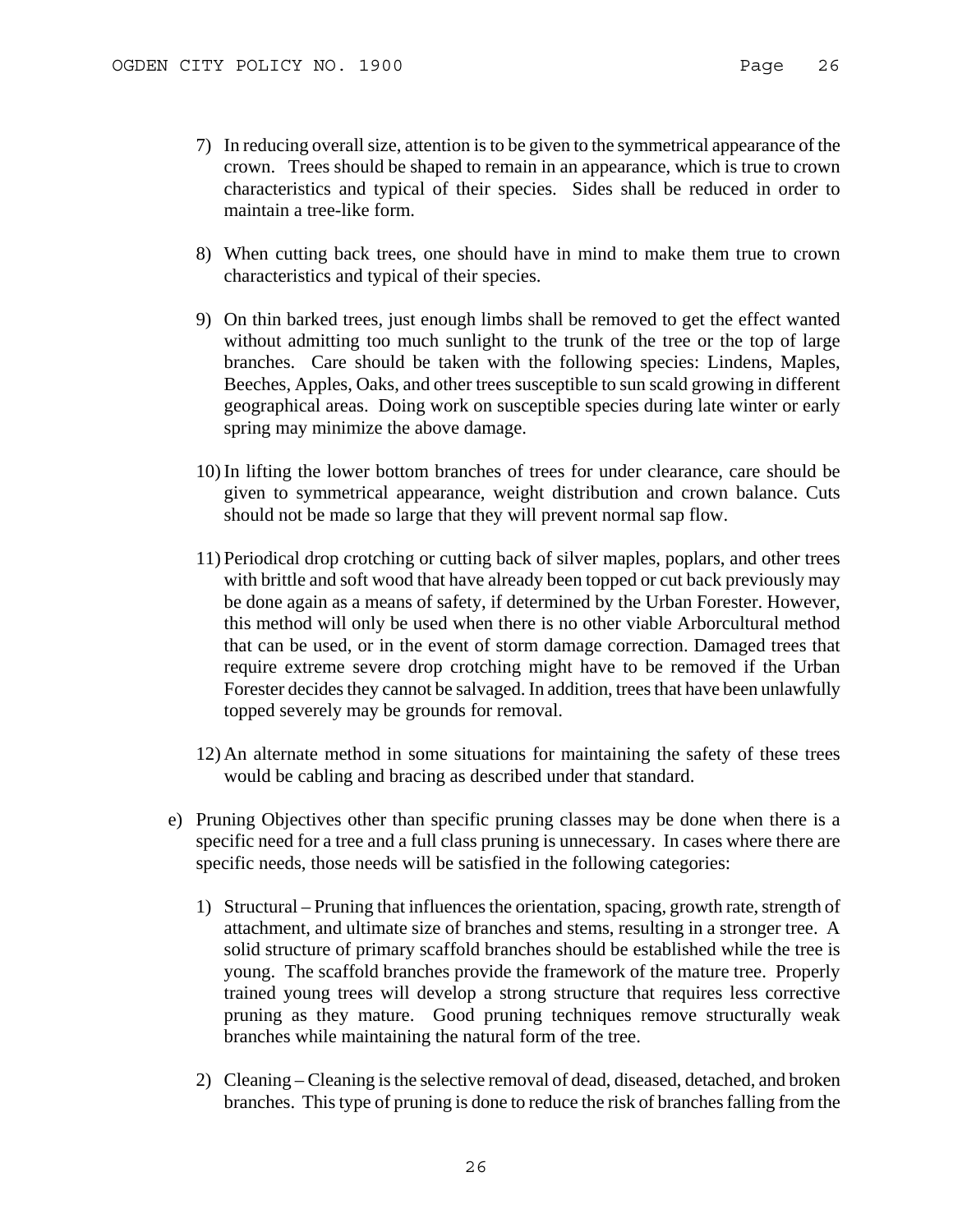tree and to reduce the movement of decay, insects, and diseases from dead or dying branches into the reset of the tree. It can be performed on trees of any age but is most common on medium-aged and mature trees. Cleaning is the preferred pruning type for mature trees because it does not remove live branches unnecessarily. Cleaning removes branches with cracks that may fail when the interior wood dries.

- a. The location of branches to remove should be specified if the entire crown is not going to be cleaned. The diameter of the branches to be removed also should be specified. This usually is done by specifying the smallest branch to remove (for example, "clean branches 1 inch in diameter and larger").
- 3) Thinning Thinning is the selective removal of small, live branches to reduce crown density. Because the majority of small branches are at the outside edge of the crown, thinning is focused in that area. Proper thinning retains crown shape and should provide an even distribution of foliage throughout the crown.
	- a. Thinning increases sunlight penetration and air movement through the crown. Increased light and air stimulate and maintain interior foliage, which can encourage taper on scaffold branches. Thinning a limb should be considered if cabling is to be performed. Thinning also can remove suckers from the base of the tree and some watersprouts on the interior. Excessive removal of watersprouts often produces more watersprouts, so it is not recommended. Vigorous production of watersprouts on interior limbs often is a sign of overthinning or lion tailing.
	- b. Excessive branch removal on the lower two-thirds of a branch or stem (lion tailing) can have adverse effects on the tree and therefore is not an acceptable pruning practice. Lion tailing transfers weight to the ends of branches and may result in sunburned bark tissue, waterspouts, cracks in branches, reduced branch taper, increased load on branch unions, and weakened branch structure. Lion tailing also changes the dynamics of the limb and often results in excessive branch breakage.
	- c. If the entire crown will not be thinned, the areas to be thinned must be specified. The size range and percentage of foliage to be removed also must be specified. Usually in the 10 to 15 percent range – but should not exceed 25 percent of the crown, especially on mature trees. Most thinning removes branches ¼ to 1 inch in diameter. If larger branches are removed, large gaps may be created in the crown or watersprouts can result.
- 4) Raising Raising is the selective removal of branches to provide vertical clearance. Crown raising shortens or removes lower branches of a tree to provide clearance for buildings, signs, vehicles, pedestrians, and vistas. Excessive removal of lower limbs can slow development of trunk taper, can cause cracks or decay in the trunk, and transfers too much weight to the top of the tree. Mature trees could become stressed if large-diameter lower branches are removed. Clearance sometimes can be achieved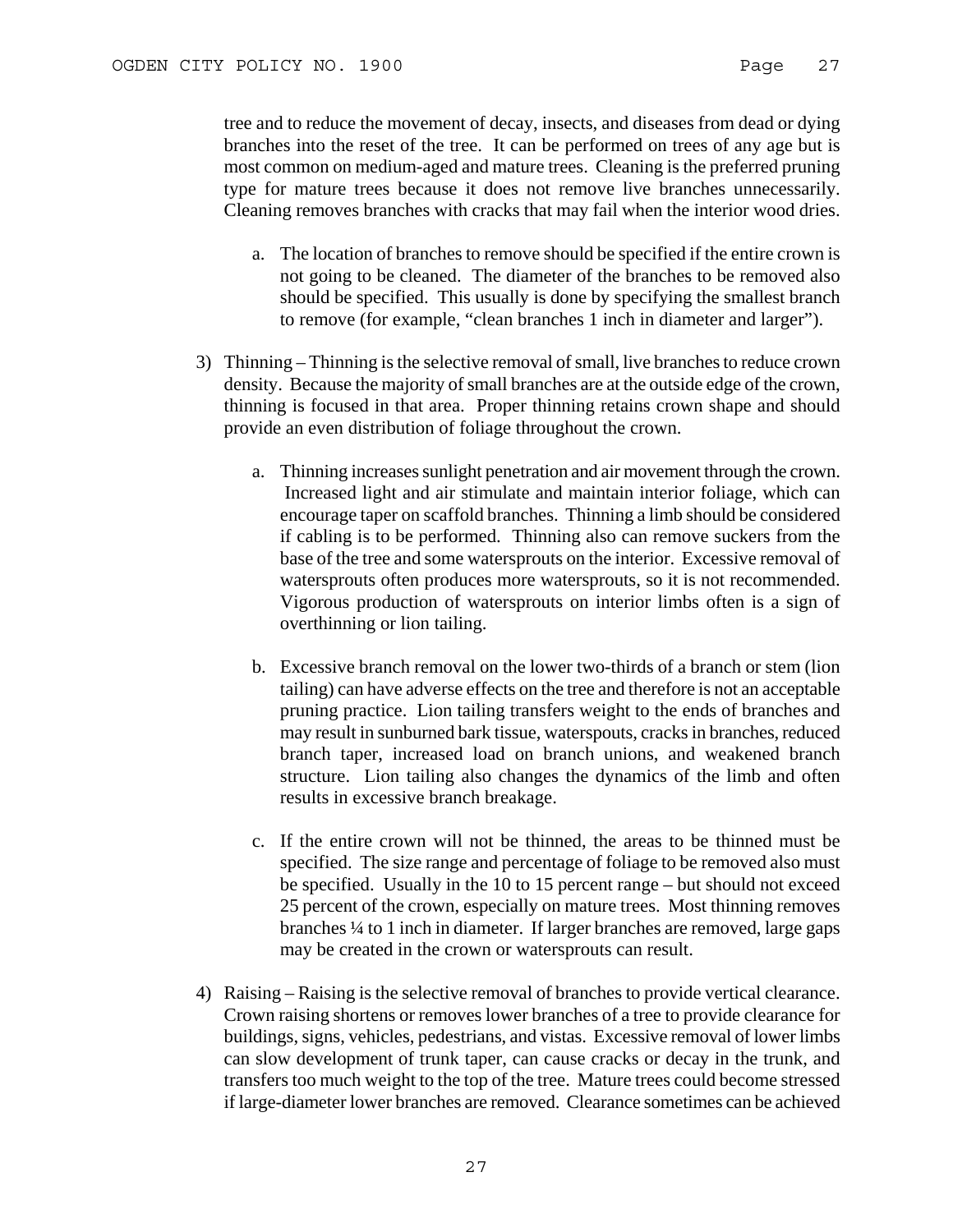by shortening some of the low branches rather than removing them to prevent these problems. Live crown ratio should be no less than 66 percent when raising is completed. Structural pruning should be considered along with raising.

- a. When raising, the desired clearance should be specified. To differentiate between complete branch removal and shortening, specify the size range of the limbs to remove and their location (for example, "raise 12 feet about the road by removing downward-growing branches 2 inches in diameter and smaller").
- 5) Reducing Reduction is the selective removal of branches and stems to decrease the height and/or spread of a tree or shrub. This type of pruning is done to minimize risk of failure, to reduce height or spread, for utility line clearance, to clear vegetation from buildings or other structures, or to improve the appearance of the plant. Portions of the crown, such as individual limbs, can be reduced to balance the canopy, provide clearance, or reduce likelihood of breakage on limbs with defects. Occasionally, the entire crown is reduced. Reducing or thinning should be considered if cabling is to be performed. Crown reduction should be accomplished with reduction or removal cuts, not heading cuts.
	- a. Biologically, reduction cuts are considered less desirable than cuts that remove branches at their points or origin because there is no branch collar or branch protection zone in place when the cut is made to a lateral. Although this concern appears to be minor on small cuts, large cuts on more mature trees may not compartmentalize. Nevertheless, there are circumstances in which reduction is necessary or the best option.
	- b. Not all tree and shrub species can be reduced. Therefore, the species and plant health should be considered before starting work. Old, stressed, or mature trees could decline or become more stressed as a result of this treatment. When a limb on a mature tree is cut back to a lateral, no more than one-fourth of its foliage should be removed. More can be removed on a young tree to accomplish particular objectives. More decay can enter the tree following reduction than following other pruning types.
	- c. The clearance distance or percentage size reduction should be specified. Because making many small cuts or just a few large-diameter cuts can reduce a tree, it is important also to specify the size range of cuts. Reduction usually